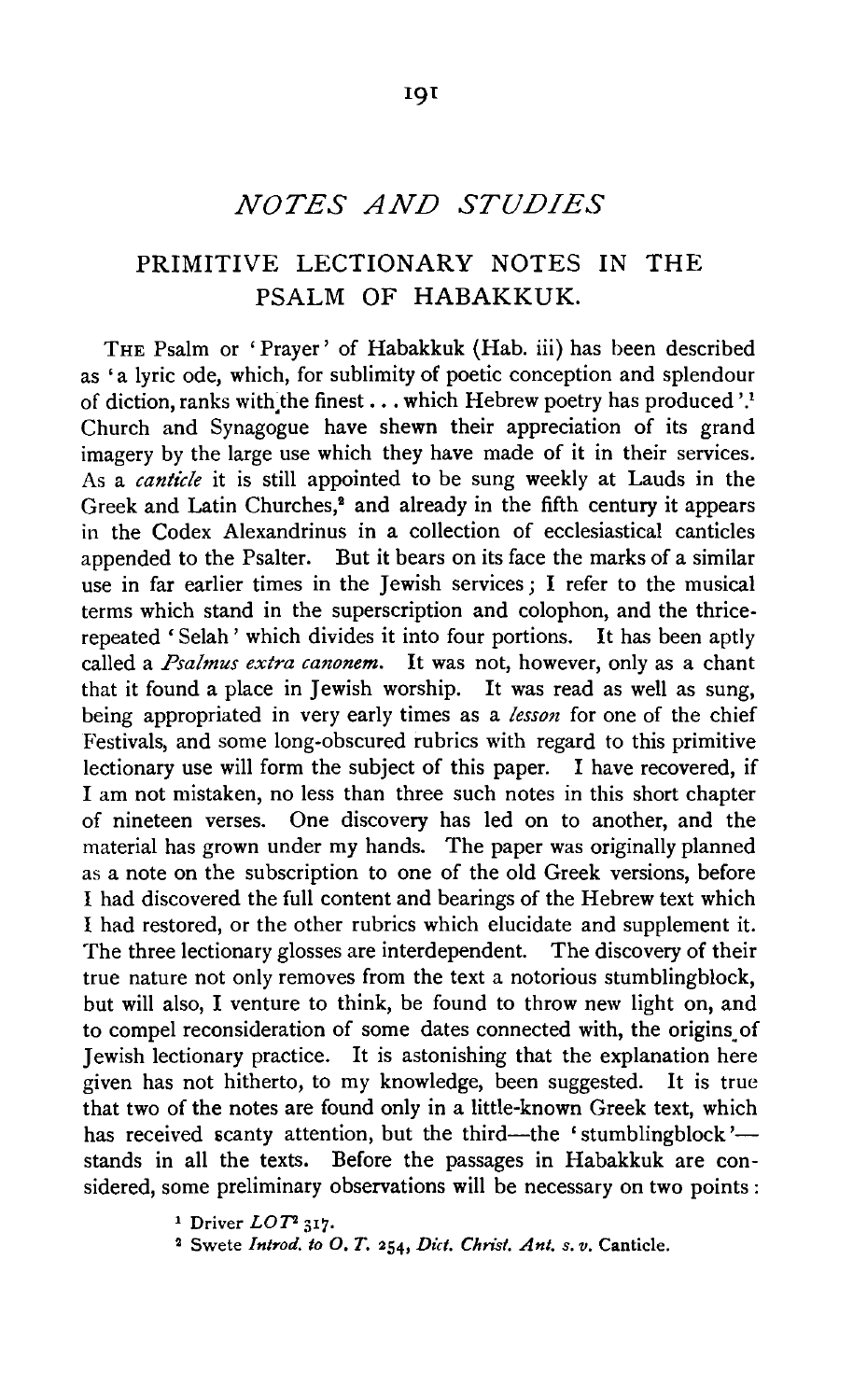$(1)$  the Greek text just referred to,  $(2)$  the extent of our knowledge of the origin of the public reading of Scripture in the Jewish services.

. The Psalm of Habakkuk has this further peculiarity that two independent Greek versions of it have come down to us. Besides the so-called 'Septuagint' version contained in the majority of the MSS and printed in the Cambridge Manual edition, there is a second, represented by a small group of four MSS, known as  $V-86-62-147$ . The first two are Italian MSS of about the ninth century, preserved respectively at Venice and in the Barberini collection in Rome; the other two are thirteenth-century MSS now at Oxford. I shall for convenience refer to the text of this group as *the Barberini text,* since cod. 86 (which has the peculiarity of containing the 'LXX ' text as well) preserves a rather purer form of it than the coaeval Venice MS, while the Oxford MSS are of later date. This eccentric version is printed consecutively by E. Klostermann<sup>1</sup> and piecemeal in Field's Hexapla. All four MSS contain a note appended to the Psalm, in which an early reader has recorded his discovery that the text is not identical with that of ' the Seventy' or of any of the three later Jewish translators, and has suggested that its source is perhaps to be looked for in one of the other anonymous versions known to Origen.<sup>2</sup> But the extant fragments of these anonymous versions are sufficient to prove that neither *Quinta* nor *Sexta* is responsible for this erratic text. The group  $V-86-62-147$  represents therefore a version of uncertain and probably early origin. Its antiquity may be inferred from several characteristics : independence of the 'LXX', its occasional witness to an underlying Hebrew differing from the MT and from the exempiar of the 'LXX', its free and paraphrastic style in the manner of the first Greek translator of  $\text{Job},^3$  its peculiar vocabulary and quaint renderings, and lastly the presence of the lectionary notes referred to below. I believe that, like the Chigi Daniel, the Barberini Psalm of Habakkuk is the oldest Greek version, which was afterwards superseded and narrowly escaped being lost altogether. ' Independence of the LXX ' holds good, I think, even of the opening verses, notwithstanding a curious approximation of the two texts in this portion. In fact, for the first two and a half verses, down to the first • Selah ', they are, with the exception of three words, identical. The numerous doublets in these verses suggest that this is the result of 'conflation'; the texts have been welded together, and it is possible to some extent to trace the handiwork of either translator. After that

#### <sup>1</sup>*Analecta sur Septuaginta* 50 ff.

**2** T~v q)S~v *ToV d.J.tl3al(oVJJ. oVx eVpov uvpcpovoVuav (sic)* **oiJTE** *Tot's 0* **oilrE** cl~t6i\q. *oilTE*   $\sigma$ *υμμάχφ ούτε θεοδοτίωνι* 'ζητήσεις ούν, εί της ε ή της ξ έκδύσεώς έστιν.

<sup>3</sup> Etalσιos, e.g., occurs twice in the Barberini Hab., nine times in Job LXX, and nowhere else in the Greek Bible.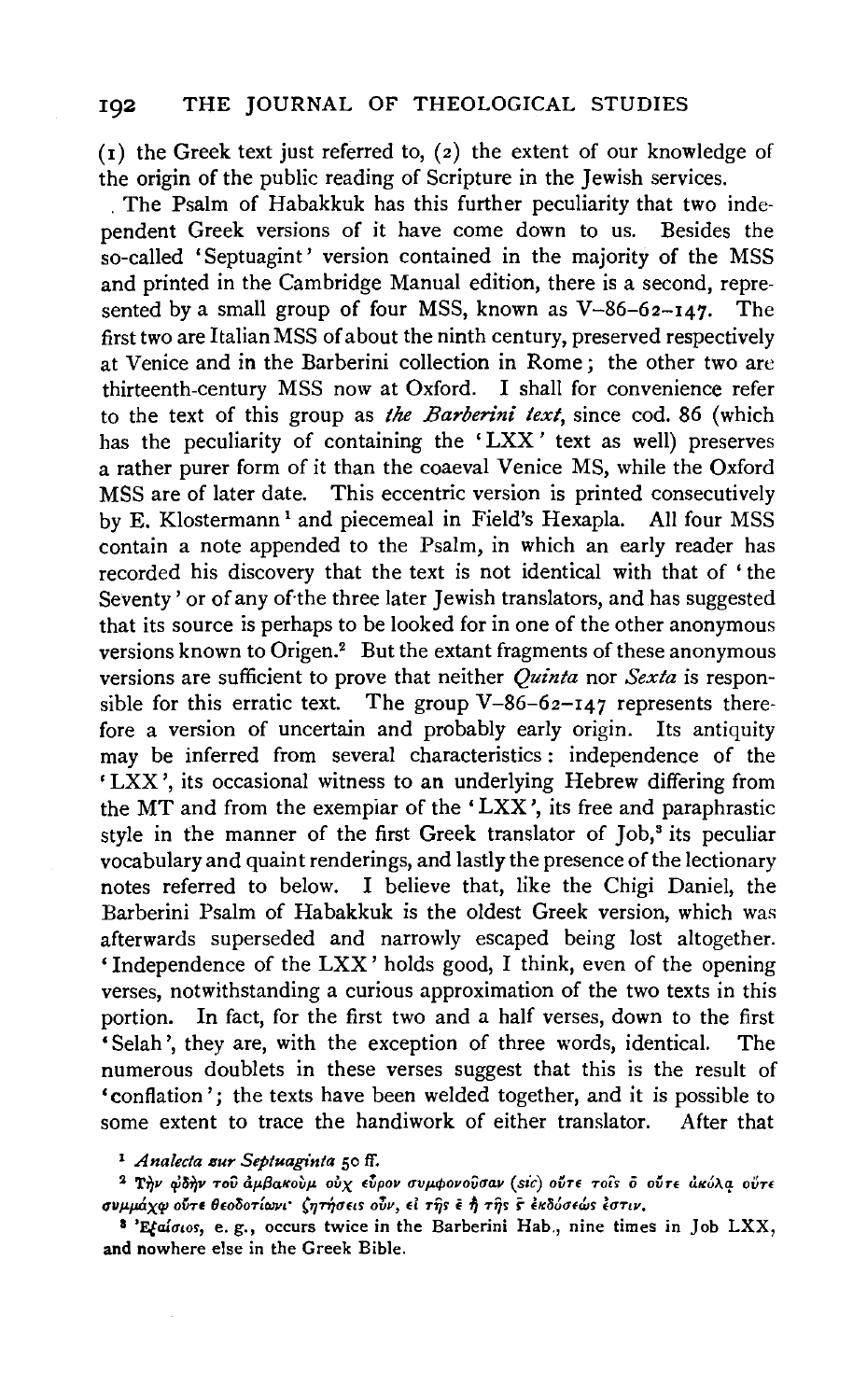point the versions widely diverge, though there are slight indications here also in a few verses and in certain  $MSS<sup>1</sup>$  of a similar process. It should be added that outside Hab. iii these MSS contain indeed a very valuable text,<sup>2</sup> but one conforming generally to known types; the eccentricity of text which refuses to be brought under recognized categories seems to be restricted to that chapter.

As regards *Jewish lectionary practice* I have had the advantage of valuable counsel from Mr I. Abrahams, University Reader in Talmudic at Cambridge, and have also derived great assistance from Dr Biichler's classical articles on 'The Triennial Reading of the Law and the Prophets' in the *Jewish Quarterly Review,*8 to which Mr Abrahams drew my attention. It will be well here to summarize Dr Biichler's results, in so far as they bear directly on the subject of this paper. (i) The public reading of *the Law* began with short lessons on the great Festivals. In Dr Biichler's opinion, 'it was the Samaritans who gave the occasion for the first step.  $\ldots$  They showed their religious animosity chiefly in their deviation from the ordinary explanation of those portions of the Pentateuch which concern the festivals. • . . The people had to be taught by the Palestinian scholars how to meet their attack; this could not be better achieved, or in a simpler manner, than by reading and explaining the disputed passages in the Pentateuch on the Festivals themselves which had been made the subject of controversy.'<sup>4</sup> This beginning took place about 200 B.C. The primitive Festival lessons were all taken from a single chapter, Lev. xxiii, which consists of a catalogue of 'set feasts'; the appropriate verses were read on the several Feast-days. The Mishna expressly enacts that passages from this chapter should be read on three of the Feasts (Passover, New Year's Day, Tabernacles),<sup>5</sup> and that the same rule once held good of all of them is made probable by the Sifra (second century A. D.) which infers from the last verse of the chapter 'And Moses declared unto the children of Israel the set feasts of the Lord' that Moses taught on each Festival those laws which were special to it.6 Though the earliest recorded lesson for Pentecost is taken not from Lev. xxiii, but from the parallel passage Deut. xvi 9 ff, Dr Büchler is convinced that this must have superseded an older lesson from Lev. xxiii 15 ff. The fact that Lev. xxiii 15 contains a phrase about

<sup>1</sup> And, notably, in the earliest printed text of the LXX (the Complutensian

Polyglott) which represents on the whole the Lucianic recension.<br><sup>2</sup> 'The MSS 62-147 contain Lucianic readings, but their singular element is often akin to the Old Latin,' Burkitt *Tyconius* cviii.

<sup>3</sup> v 420-468, vi 1-73. Cf. also Dr E. G. King's article on 'The Influence of the Triennial Cycle upon the Psalter' in *J.T.S.* v 203 ff.

 $4 J. Q.R. v 424.$   $5 Jb. 429.$   $6 Jb. 424.$ VOL. XII. O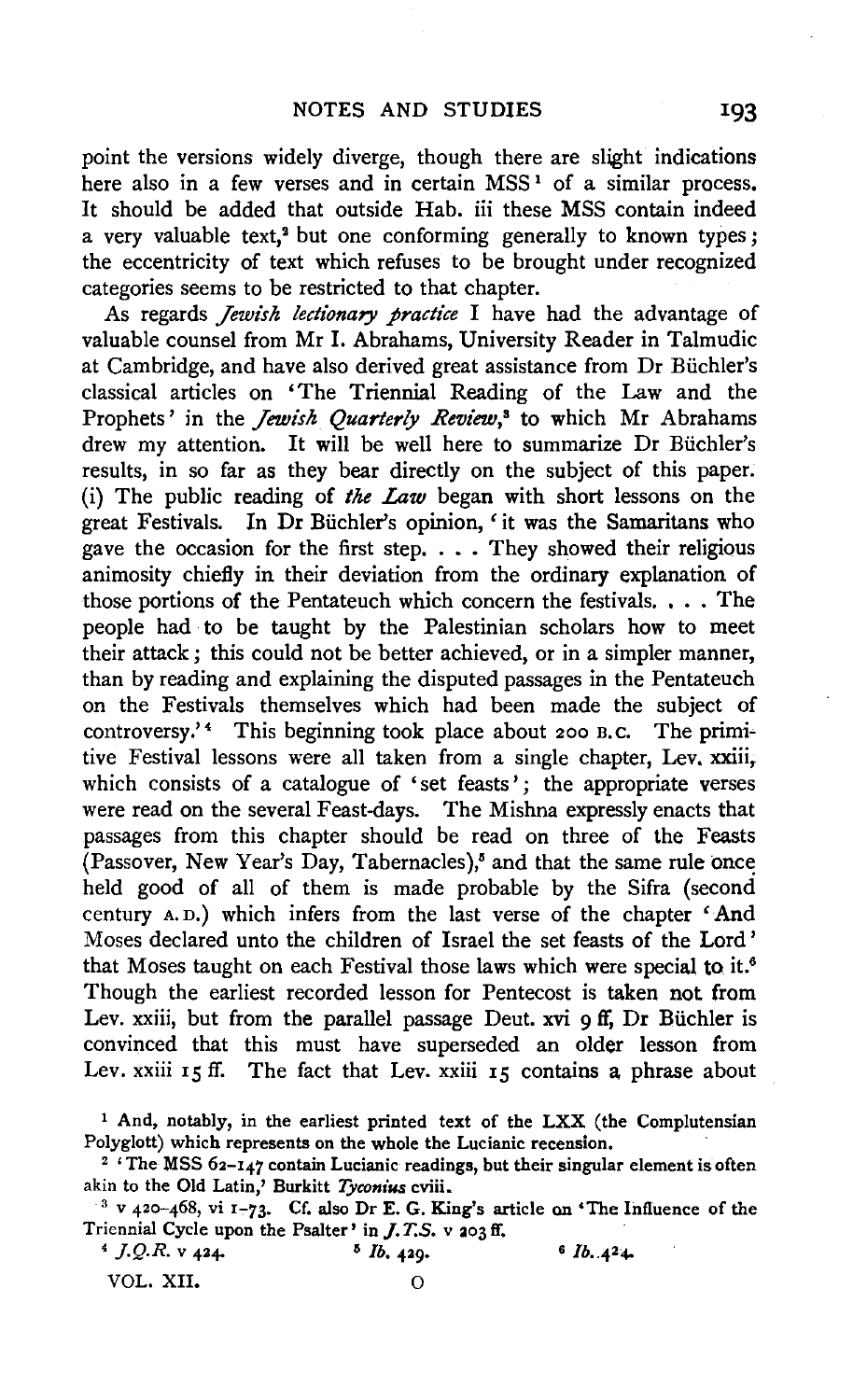which controversy waxed warmest ('the morrow of the Sabbath') may account for the later substitution of the Deut. passage from which it is absent. (ii) The next stage was the introduction of weekly Sabbath readings and of the Triennial Cycle. The whole Law was divided into portions averaging rather more than one of our chapters and read through once in three years. An ancient division of the Pentateuch into 154 or more Sedarim (traditions vary as to their number and extent) has come down to us, and these have commonly been identified with the lessons in the Triennial Cycle. The arrangement of lessons in the Cycle produced certain traditions with regard to the dates of events described in the Pentateuch. The Decalogue was read at Pentecost ; hence the tradition grew up that it was given at Pentecost. From similar tradi· tions and with the help of the Sedarim Dr Biichler has conclusively proved that the starting-point of the Cycle was the 1st Nisan, and the lessons for the several sabbaths in the three years have thus been, at least approximately, determined. In the Cycle arrangement, the Festivals, like ordinary Sabbaths, had lessons allotted to them, so that there were now, in addition to the old special lesson from Lev. xxiii, three calendar lessons assigned to each of those days. The calendar lessons for Pentecost in the three years are estimated<sup>1</sup> to have been (1) Gen. xii 1 ff<sup>2</sup> (the call of Abraham); (2) Ex.  $xx^3$  (the Decalogue); (3) Numb. xvii 16 (EV xvii x) ff (Aaron's rod). (iii) The Triennial Cycle, which was in use in Palestine in the time of Christ, and continued in use long after in a few districts in Egypt, was generally replaced by the Babylonian or Annual Cycle of 54 lessons from the Law ; the new system was, according to Biichler, probably introduced by Rab about 200 A. D., and soon became practically universal. (iv) The Haphtarahs or *Prophetical lessons* began with the reading on the Festivals of a single verse illustrating or corroborating the Torah lesson; their length was gradually increased. The growth of the Haphtarah will come up again in connexion with Habakkuk. The earliest lessons were taken from Ezekiel and the Minor Prophets, which afforded the more apposite passages for use in the controversy concerning the festivals and the Temple worship. The lectionary employment of Isaiah only came in later. There is no documentary evidence to shew whether the institution of the Festival Haphtarahs goes back to pre-Christian times. These results of

• *].Q.R.* vi 6, 38.

<sup>1</sup> See the large diagram in the article ' Triennial Cycle ' in vol. xii of the *Jewish Encyclopaedia,* and compare Dr King's Table I in *].T.S. loc. cif.* 

<sup>&</sup>lt;sup>2</sup> Others say Gen. xi (the confusion of tongues), which would throw light on the events of Pentecost described in Acts ii.

<sup>•</sup> But see below : Ex. xix was certainly included at an early date, and apparently Ex. xviii as well.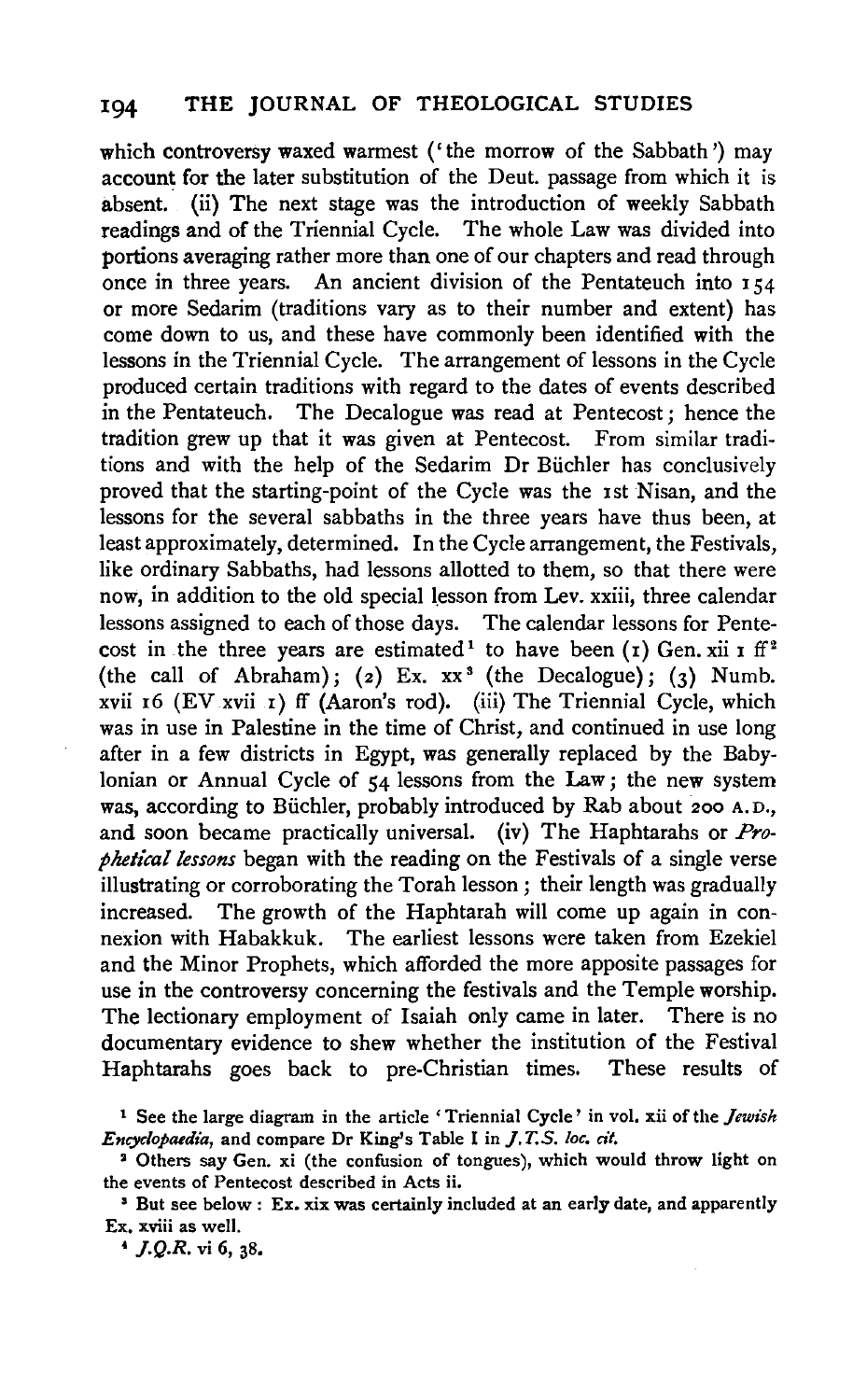Dr Biichler, here very briefly set out, strikingly corroborate much of what follows in this paper, and in turn receive corroboration in many points from the glosses in Habakkuk. In one particular at least I venture to think that I can supplement Dr Biichler. The origin of the Haphtarahs proves to be more ancient than he supposed.

A few words must be added on what affords the clue to the Habakkuk issages, namely the Jewish system of *lectionary catchwords*. The footpassages, namely the Jewish system of *lectionary catchwords*. notes which appear in the Prophets in printed editions of the Hebrew Bible shew the system as applied to the Babylonian or annual calendar of Torah lessons. At the beginning of each Haphtarah or Prophetical lesson stands a catchword or catchwords indicating the Parashah or Torah lesson appointed to be read on the same day. The catchword is either the first word or words of the Torah lesson or, where that lesson opens with a recurrent formula, the first significant word. Occasicmally, where the same Prophetical passage is read on two sabbaths, there are two catchwords: thus on Jer. i I we read 'Haphtarah of "And these are the names" (Ex. i I) and also Haphtarah of "Heads of Tribes" (Numb. xxx  $2$ )'. Haphtarahs for the Festivals have prefixed to them merely the name of the Festival, which here replaces the usual cross-reference to the Torah lesson: thus (Jos. v  $2$ ) 'Haphtarah of the first day of Passover '. This system, as already stated, is based on the later annual cycle, and it is of course not to be expected that it will in all points correspond to the earliest system or that the catchwords to the longer Torah lessons will often coincide with any which may have been employed in (say) the second century B.c., when the lessons from the Law were shorter. But that the Torah was already in the time of Christ divided into sections, with appropriate titles which could be used as references, may be inferred from phrases like  $\epsilon \pi i$   $\tau \hat{\eta} s$   $\beta a \tau \sigma v$  <sup>c</sup> in the Bush passage' (Lc. xx 37),  $\partial v$  'H $\lambda \partial \Omega$ <sup>'</sup> (Rom. xi 2), with which we may compare the Rabbinical name for Ez. i 'the Chariot'; these titles perhaps suggest that in the earliest period Torah lessons would be indicated rather by a word descriptive of their contents or one representing the predominant idea of the passage than by the actual opening word or words. These preliminary observations, necessarily somewhat long, put us in a position to consider the passages in Habakkuk.

## (i) Hab. iii  $9^{\text{b}}$  שְׁבְעוֹת מַטּוֹת  $\ddot{ }$

These three words are a well-known  $crux$ . As Dr Davidson writes in the *Cambridge Bible,* they ' form a riddle which all the ingenuity of scholars has not been able to solve. Delitzsch calculates that a hundred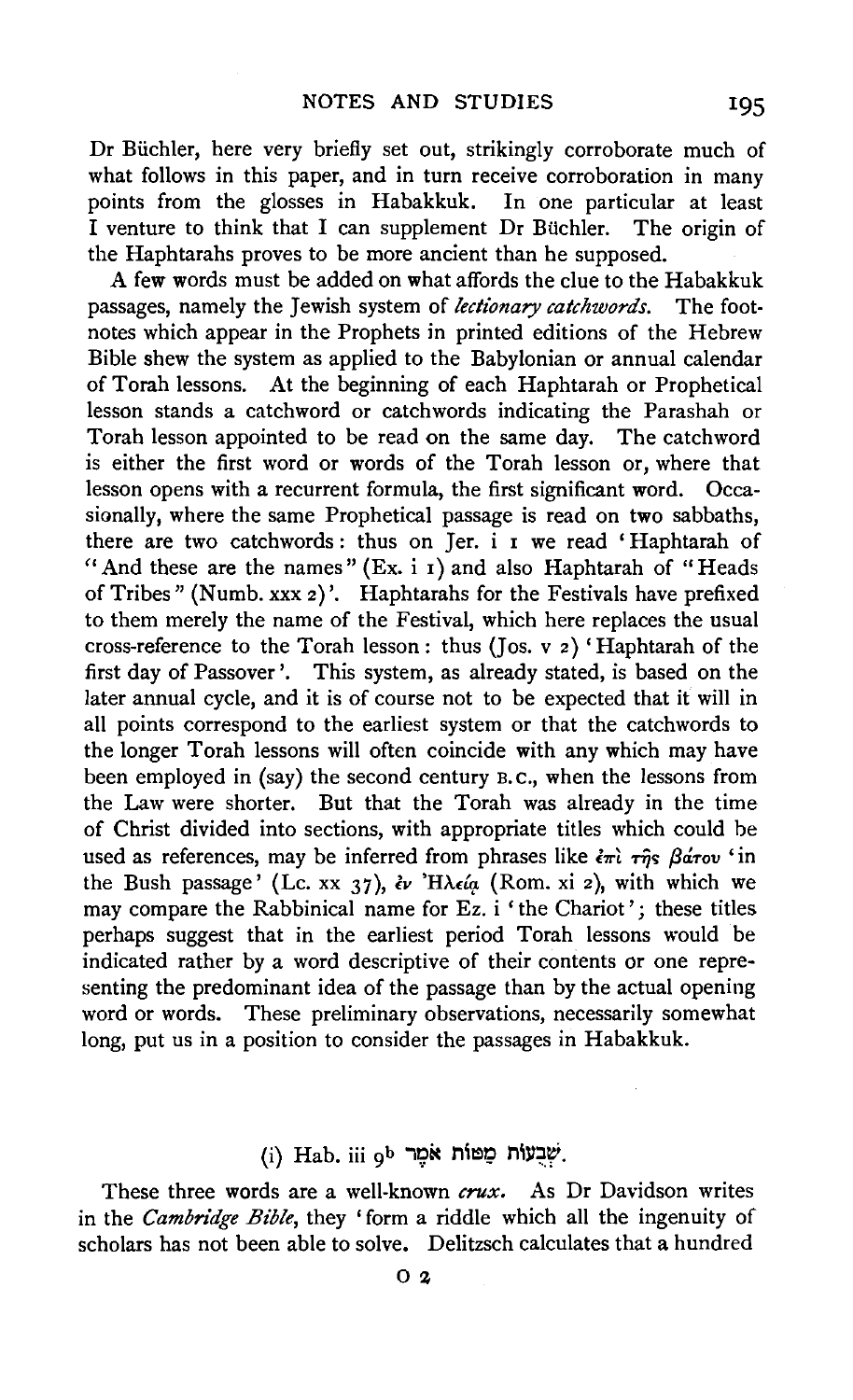translations of them have been offered  $\cdot$ <sup>1</sup> He himself leaves the words untranslated, with the remark that 'the multiplication of conjectures would serve no purpose'. Rash as may be the venture, where so many conflicting interpretations have been suggested by eminent scholars, I propose to add yet another to their number, and am bold enough to think that I have had the good fortune to find the key to the conundrum. I differ in this from most of my predecessors, in that I do not propose either to tamper with the *unpointed* text or to give forced meanings to the words. I shall attempt to explain the text as it stands, not however as a line of poetry, but as an intrusive prosaic gloss. A line which has been tortured with little success to make it fit into the poem proves to be a highly illuminating rubric !

Among the multitude of renderings hitherto offered, the following may be selected as those of authoritative Bible versions in ancient and modern times and of leading commentators in this country and in Germany:-

| Barberini text                                      | έχόρτασας <sup>2</sup> βολίδας της φαρέτρας αύτου. <sup>3</sup>                                                                                                             |  |  |  |
|-----------------------------------------------------|-----------------------------------------------------------------------------------------------------------------------------------------------------------------------------|--|--|--|
| 'IXX'                                               | $+\epsilon \pi i \tau \dot{\alpha} + \epsilon \sigma \kappa \hat{\eta} \pi \tau \rho \alpha \lambda \epsilon \gamma \epsilon \iota$ ( - ) Κύριος ( $\times$ ). <sup>5</sup> |  |  |  |
| AV                                                  | <i>according to the oaths of the tribes, even thy word.</i>                                                                                                                 |  |  |  |
| R Vtxt<br>The oaths to the tribes were a sure word. |                                                                                                                                                                             |  |  |  |
| <b>RVmg</b>                                         | Sworn were the chastisements (Heb. rods) of                                                                                                                                 |  |  |  |
|                                                     | <i>thy</i> word.                                                                                                                                                            |  |  |  |
| R. Sinker                                           | Sworn are the punishments of the <i>solemn</i> decree. <sup>6</sup>                                                                                                         |  |  |  |
| G. A. Smith                                         | Thou gluttest $(2)$ Thy shafts. <sup>7</sup>                                                                                                                                |  |  |  |
| D. W. Nowack                                        | Gesättigt mit Geschossen hast du deinen Köcher.7                                                                                                                            |  |  |  |
| B. Duhm                                             | Der Schwarm <i>deiner</i> Zornesspeere. <sup>8</sup>                                                                                                                        |  |  |  |

These are all ingenious attempts to construct a connected and apposite sentence out of the three nouns, which in the Hebrew stand nakedly beside each other without preposition, suffix, epithet, or other adjunct. The italics (for which in three of the modern renderings I am responsible) indicate the difficulty of the task without resort to

<sup>1</sup> Cf. Nowack *(Handkomm.*  $sum A$ *, T.)*: *v.*  $9^b$  'spottet bei dem vorliegenden Text jeder Erklärung'.

<sup>2</sup> + τα *V*. <sup>3</sup> *ai*τη <sup>3</sup> *ai*τη *s* V.<br><sup>4</sup> επι τα is a corruption of επτά, as Nestle acutely observed (*Z.A.T.W.*, 1900, 167 f). The corruption appears already in the Old Latin of the Mozarabic Breviary: 'super sceptra, dicit Dominus', *J*, *T*, *S*. vi 219. In BN, &c., which omit  $\tau$ d, corruption has gone still further.<br><sup>6</sup> *Kvpios* is obelized in the Syro-hexaplar.<br><sup>6</sup> Comparing Is. xi 4 'the rod of his mouth ', xxx 32.

• After the Barberini text.

8 Emending the first and third words to "שַׁמְעָל (multitude), 'אֲפָּלָה (thy wrath), and giving the second an unparalleled meaning.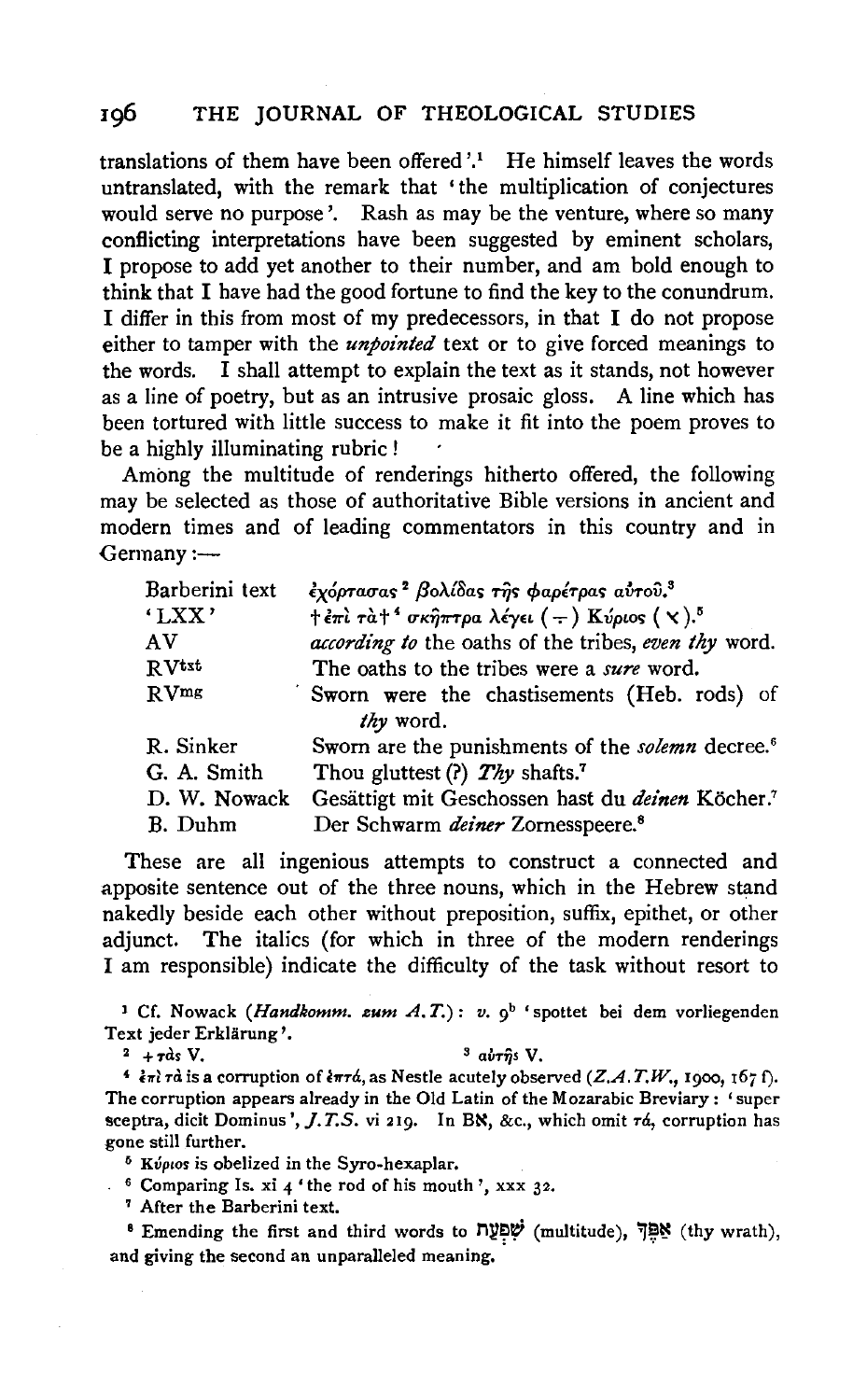imagination. The palm for ingenuity should perhaps be awarded to the first version, which has found modern imitators. This old Greek translator has constructed a clause in keeping with the preceding line (RV 'Thy bow was made quite bare ') and rising almost to the level of the wonderful imagery of the poem. His  $\epsilon_{Y\alpha\beta\gamma\alpha\sigma\alpha\sigma}$  ( $\psi$  $\psi$ ) is distinctly attractive;  $\beta$ o $\lambda i \delta a s$ , however, raises doubts, since 'rods' are not the same things as 'shafts' or 'arrows'; the sequel will shew that his last words are not such pure guess-work as at first sight they appear to be. If we set aside this attractive but untenable rendering, I think that any reader of Hab. iii will see how sadly the description of the Theophany is marred by any other version of those quoted. The whole clause is, as I have ventured to suggest, nothing more than a note which has crept into the text, written in the short-hand style characteristic of glossators. The particular form of short-hand here employed was, moreover, one quite familiar to the Massoretic school. What we did not know before is its great antiquity. It is the catchword system already mentioned. We will take the words one by one.

ni~~~. with the Massoretic pointing, means 'oaths', and this is the commonly accepted rendering in this passage. I have no doubt that the word should be pointed שָׁבְעוֹח), i. e. 'Weeks', as in e. g. Ex. xxxiv 22 nll~~ ~!:1 'Feast of Weeks'. This is suggested by the original text of the 'LXX',  $\epsilon_{\pi\tau\alpha}$ . Moreover, the clue to the interpretation of the word is afforded by a note subjoined in editions of the Hebrew Bible to Hab. ii 20, which has curiously escaped notice. That note הפטרה ליום ב' של שבוטות<br>...

i.e. 'Haphtarah for day two of Weeks'. This with the correlative note at the end of iii 19 (עד כאן) informs us that the whole of chap. iii together with the last *v.* of chap. ii is and has for long been appointed as the Prophetical lesson for the second day of the Feast of Weeks or Pentecost. The note, which is of uncertain and not necessarily *very*  ancient date,<sup>1</sup> was written at a time when the Feast, which originally lasted but one day, had been prolonged into a second.<sup>2</sup> We have, however, documentary evidence, carrying us right back to the second century of our era, which informs us that even at that early date a lesson from Habakkuk was read at Pentecost. A Baraitha (or Tannaite tradition ' external ' to the Mishna 3 ), which, as I have the authority of Mr Abrahams for saying, cannot be later than 200 A.D., informs us of the

1 The earliest MS of those used by Dr Ginsburg ( *Liber DuodecimProph.,* I 910) which contains it is dated *c.* 1350A,D. In the MSS it appears as a note on iii I, but reference is made to the practice of some congregations of beginning the lesson at ii 20.

<sup>2</sup> Hastings  $D.B.$  iii  $742^{\circ}$ .

s See Oesterley and Box *Religion and Worship of the Synagogue* 6o. The Tannaim flourished between 10 and 220 A.D.: *ib.* 55.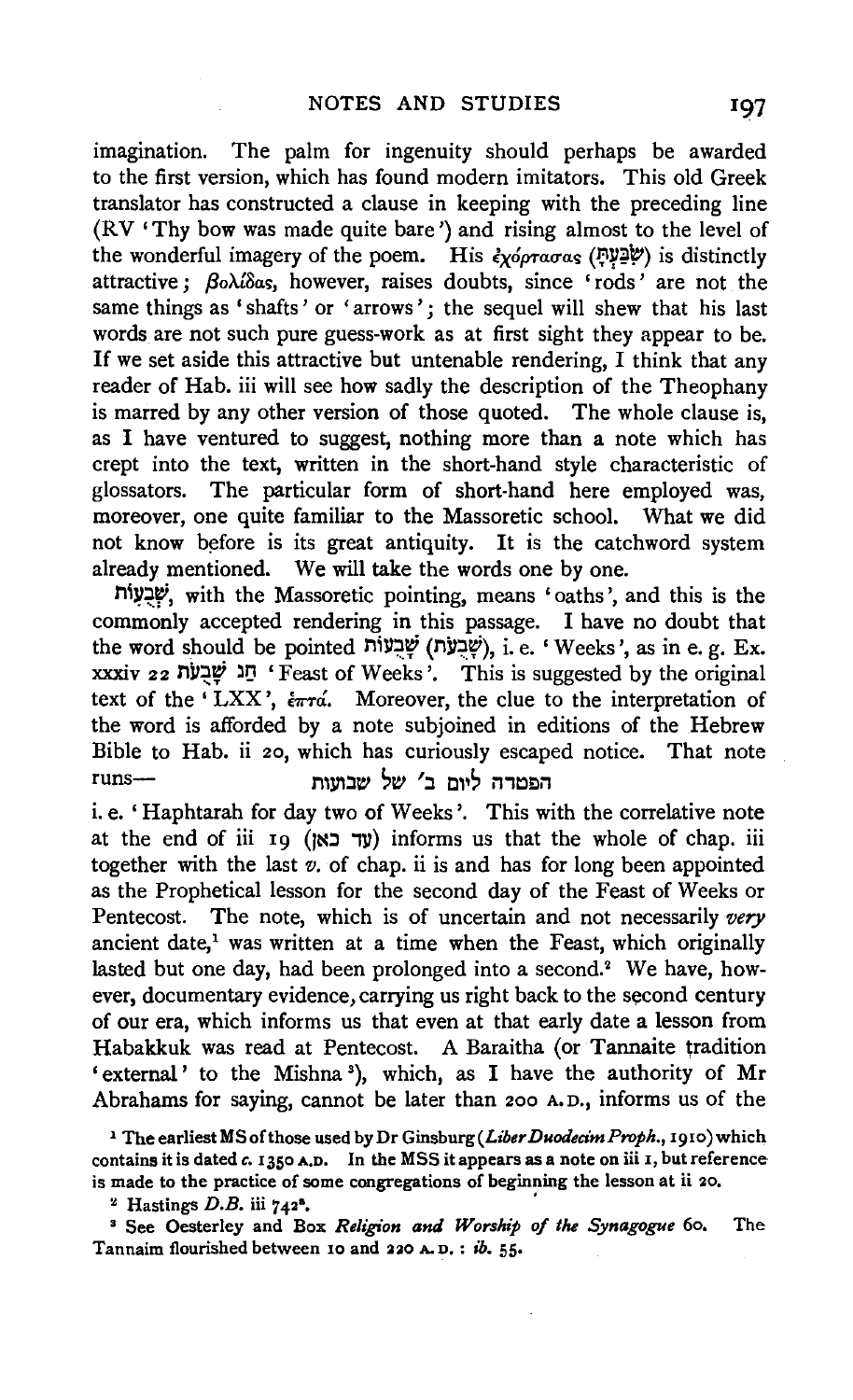## Ig8 THE JOURNAL OF THEOLOGICAL STUDIES

existence of two sets of Lessons for Pentecost :  $(i)$  Deut. xvi 9 ff ' Seven weeks .. 'with Habakkuk (passage unspecified), and, according to other authorities, (2) Ex. xix I ff ' In the third month  $\ldots$  ' with Ez. i 'the Chariot'; and the writer goes on to say that 'at the present time', as there are two days to the Feast, 'we' make use of both sets of lessons.<sup>1</sup> The lessons themselves here clearly belong to the Baraitha, not to the later Aramaic comment, and they go back apparently to a period before the institution of the second day of Weeks. I think we have evidence to shew that the observance of the second day was instituted before, probably shortly before, 100 B.C. Accepting Dr Charles's date for the Book of Jubilees (between 135 and 96 B.C.),<sup>2</sup> surely we may infer from the emphasis there laid upon the single day of the Feast that the introduction of a second day was a recent innovation, made (it appears) for the benefit of the Dispersion; the calendar, as Dr Charles points out,<sup>8</sup> was in an unsettled state at the time of writing. We thus have express evidence for referring the practice of reading a lesson from Habakkuk at Pentecost back to the second century A. D., and some warrant, though of a slighter kind, for carrying it right back to the second century B. c., the century in which the ' $LXX'$  version was produced. The exact passage of Habakkuk is not specified in the Baraitha, but, in view of later *]* ewish practice, we may confidently affirm that the third chapter is intended.

This early evidence tends strongly to confirm the rendering which I have suggested for the first word in Hab. iii  $q<sup>b</sup>$ . If this rendering is right, we note first that the old Pentecost lesson is a shorter one than that now appointed to be read. It ends in the middle of the chapter. For the position of the note seems to indicate not the beginning, but the end, of the lesson. This is made probable by two considerations. (I) It will be observed that a break was also made at this point when the passage was sung; the three puzzling words are immediately followed by the second 'Selah *'.4* (2) It was the opening verses, 'God came

<sup>1</sup> The passage occurs in *B. Meg.*  $31 a$  and runs as follows:-

1:11. בעצרת שבעה שבועות (Deut. xvi 9) ומפטירין בחבקוק (Hab.) אחרים אומרים בחדש השלישי (Ex. xix 1) ומפטירין במרכבה (Ez. i) והאידנא דאיכה תרי יומי עבדינן כתרוייהו. Cf. J.Q.R. vi 16 ff on the whole Baraitha.

2 Engl. trans., 1902, lix. The passage referred to is *jub.* vi I7-22: 'For this reason it is ordained and written on the heavenly tables, that they should celebrate the feast of weeks in this month once a year, to renew the covenant every year. ... One day in the year in this month they shall celebrate the festival ... thou shouldst celebrate it in its season, one day in the year .•. one day in every year.' Dr Charles misses what I take to be the point of this insistence on 'one day '.

s *lb.* lxvi.

• Cf. Briggs *Psalms* I lxxxv ff for the tendency in certain minor collections in the Psalter to place Selah at the end of a gloss. 'If [the Elohistic editor] added any Selahs to his Psalter, he did so only at the close of gl[osse]s.'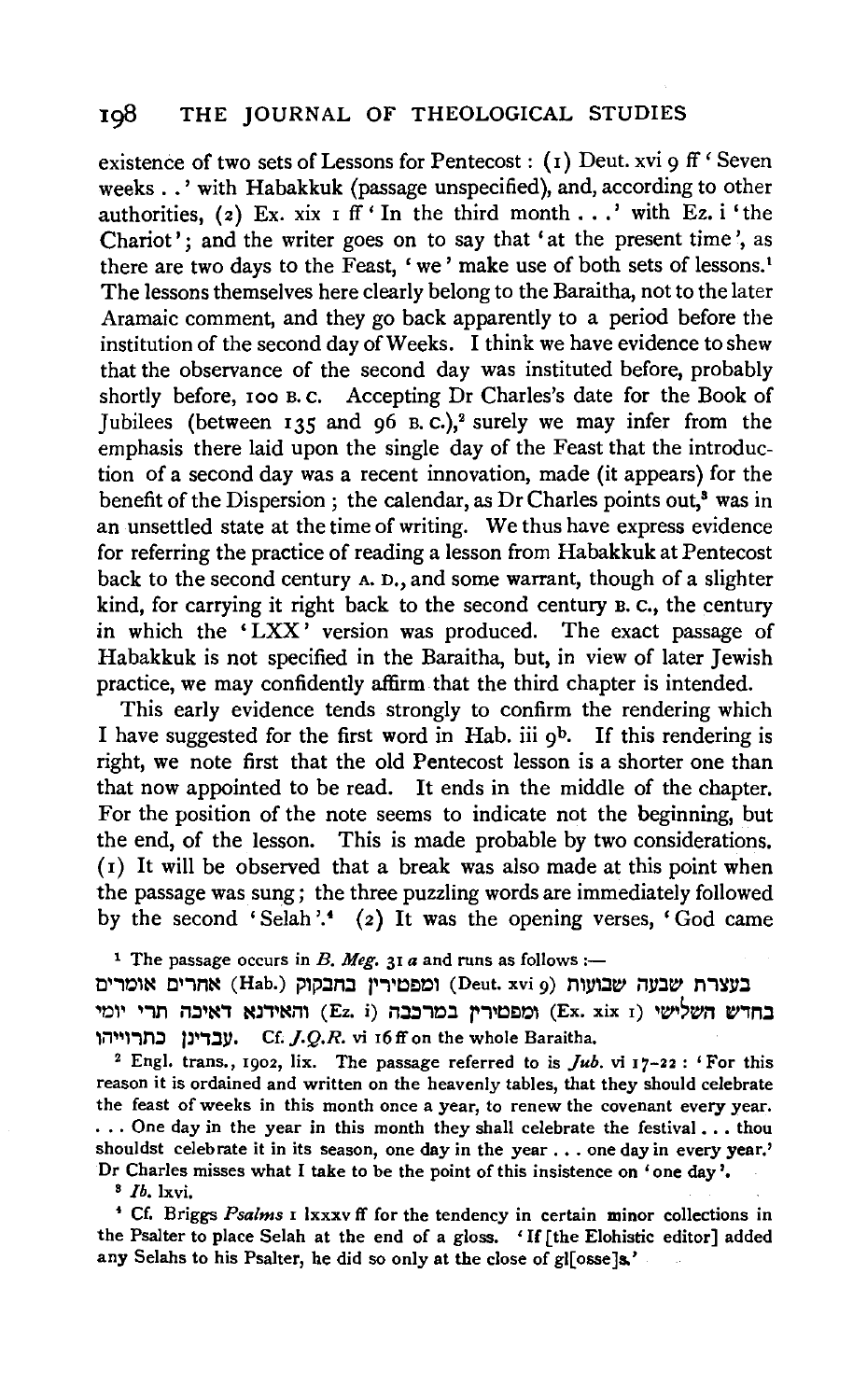from Teman and the Holy One from Mount Paran ', which gave the Habakkuk passage its special appropriateness for Pentecost. For they recalled the allusion to the lawgiving in the blessing of Moses, ' The Lord came from Sinai . . . He shined forth from Mount Paran, and he came from the ten thousands of holy ones : at his right hand was a fiery law unto them' (Deut. xxxiii 2), and Pentecost was regarded as the day when the Law was given. We have already observed that this tradition originated in the reading of Ex. xx at Pentecost in the course of the Triennial Cycle. The word Shabuoth in Hab. informs us therefore of this further fact, that the Triennial Cycle of lessons was already established in the second century B. c., as the ' LXX ' version which dates from that century already contained the lectionary note.<sup>1</sup>

Granted, however, that שבעות here means 'Weeks', two explanations of the word are still open to us. It may, on the one hand, express, in curter fashion, what is more fully stated in the note in the printed Bibles, 'This is the lesson' or' Here ends the lesson for Weeks'. In that case, as 'Weeks' is considered a sufficiently distinctive rubric, the Feast at the time of writing was presumably a one-day Feast. On the other hand, it may be a catchword to the corresponding lesson to be read from the Law. In the absence of early evidence for a similar note indicating by a single word the Festival for which the lesson is appointed, and in view of the two following words, which, I have no doubt, are catchwords, I incline to the latter explanation. The Torah lesson thus indicated is doubtless the lesson denoted in the Baraitha and in the Mishna<sup>2</sup> 'Seven weeks' (Deut. xvi 9-12). The 'seven' of the 'LXX' and the ' weeks' of the MT suggest that either of the two words could serve as catchword, or else that one of them has dropped out; the numeral, if expressed by the letter  $\lambda$ , might easily be lost. We conclude then if expressed by the letter  $\mathfrak r$ , might easily be lost. that this word, the position of which alone sufficiently marks the end of the Pentecost Haphtarah, also tells us what was the *special lesson*  from the Law appointed for Pentecost in the second century B. c.

n\wp has only two known meanings, 'Tribes' and 'Rods '. Commentators have sought in vain for an explanation of this abrupt reference to the tribes of Israel in the middle of a lyric description of a theophany of surpassing grandeur. Others have had recourse to the alternative meaning 'staves', which they have supposed may here stand for 'spears' or 'arrows', renderings for which there is no parallel. Now it so happens that 'Tribes' or ' Heads of tribes' (ראשי הממות) is a catchword in the Babylonian lectionary system, where it indicates the Torah

<sup>&</sup>lt;sup>1</sup> The Samaritans as well as the Jews read the Decalogue on Shabuoth, *J.Q.R.*  $v$  442. This seems to indicate a still higher antiquity for the origin of the Triennial Cycle.<br><sup>2</sup> *Meg*. iii 5.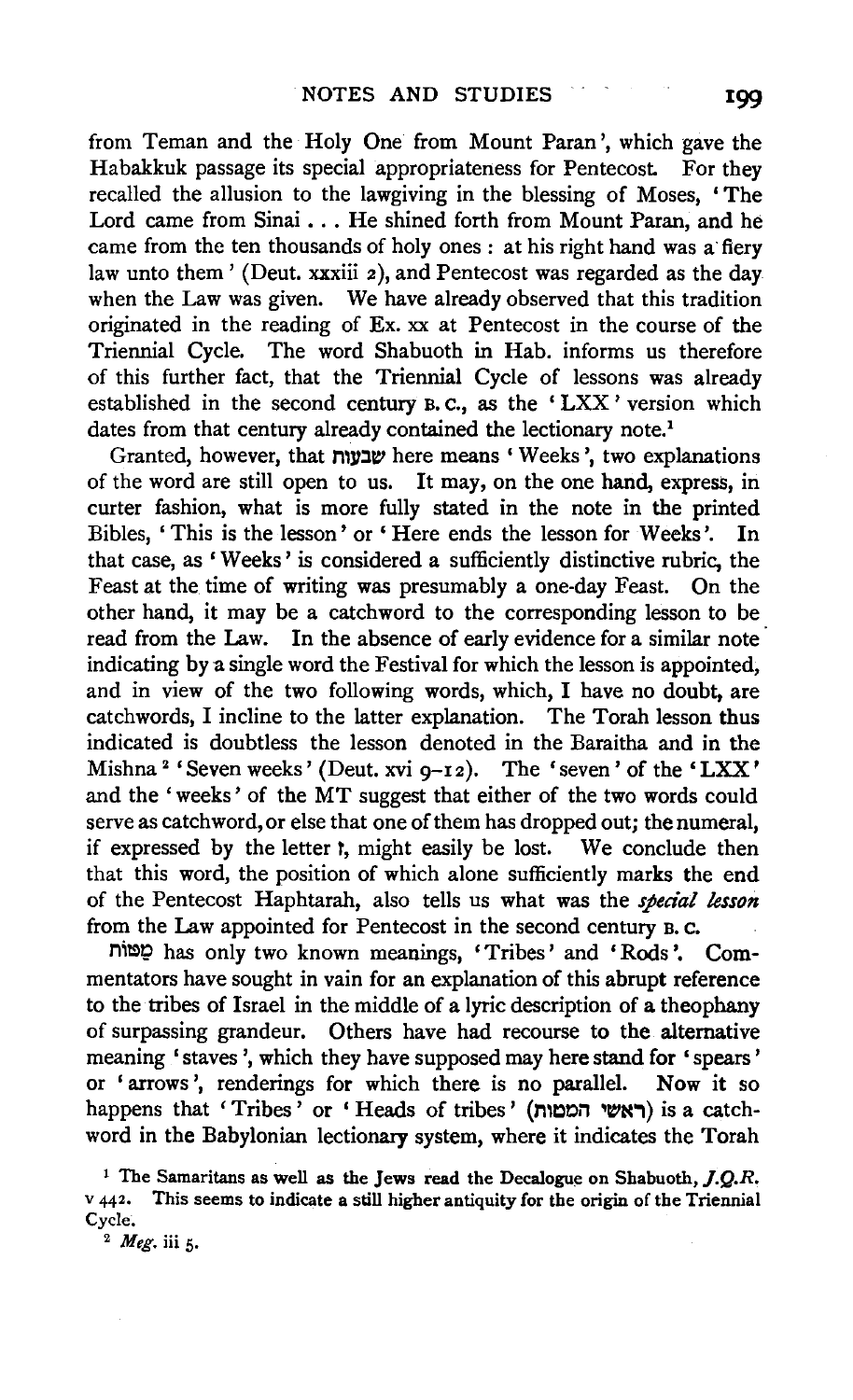lesson beginning (Numb. xxx  $2 [EV I]^1$  'And Moses spake unto the heads of the tribes' and extending to the end of Numb. xxxii. But we cannot equate the catchwords of the Babylonian system with those of the older triehnial arrangement of lessons. We have, however, already noticed, that the Pentecost lesson in the third year of the Triennial Cycle began at Numb. xvii 16 (Heb.)=xvii  $\mathbf{r}$  (EV). That passage opens with the words: 'And the Lord spake unto Moses saying, Speak unto the children of Israel, and take of them rods (n~o n~o) ... twelve rods (מטות).' It is the passage about Aaron's rod that budded, and RODS is writ large over the whole eleven verses ; no more suitable title could be used to describe its contents. Surely here we have the clue to the much debated 'Rods ' in Habakkuk. The word tells us what was the *ordinary lesson* from the Law which in the round of the Triennial Cycle fell to be read at Pentecost in the *third year.* 

,~N, i.e. 'Word', completes the gloss in the MT. Here again we must not be misled by a similar catchword in the Annual Cycle. אֲמֹר ' Speak', is the catchword used in the Babylonian system to denote the Torah lesson beginning (Lev. xxi I) 'And the Lord said unto Moses, Speak ...' and extending to the end of Lev. xxiv. This catchword is alluring, since we have seen that Lev. xxiii was the chapter from which all the oldest lessons were drawn. But the Annual Cycle is not so old as this, and the lesson is abnormally long for the older system.<sup>2</sup> אֲמֹר does not recur lower down in the long Parashah ; the formula reappears, but the verb used is  $\overline{P}$ . It had suggested itself to me that  $\overline{P}$  might be a corruption of שָׁמָר, 'sheaf', which occurs in the first verse of the primitive special lesson for Pentecost, Lev. xxiii 15; the sheaf, the offering of which marked the date from which the day of Pentecost was calculated, and which gave its name to the fifty' Days of 'Omer', might aptly be used as the symbol for the section  $vv$ .  $15-22$ . But this again is unsatisfactory, since we have already identified the special lesson in the word 'Weeks'; a second *special* lesson would be superfluous. This catchword is puzzling, but the 'LXX' rendering  $\lambda \epsilon \gamma \epsilon \epsilon$  K $\psi \rho \omega \epsilon$  seems to suggest the true solution. אָמֵר is apparently an abbreviated form of יְהוֹה (1), the first words of Gen. xii r, which, as we have seen, marks the beginning of the *ordinary lesson* from the Law, which in the Triennial Cycle fell to be read at Pentecost in the *first year.* 

We have still to account for the Barberini reading  $r\hat{\eta}s$   $\phi$ apérpas

1 A Seder or Triennial lesson also begins here and extends to the end of the chapter. <sup>2</sup> Four Sedarim are comprised in Lev. xxi-xxiv (Ginsburg's text).

<sup>&</sup>lt;sup>3</sup> Written <sup>19</sup> or in archaic characters the tetragrammaton would easily drop out, as frequently happens in the LXX. In the Babylonian system the Parashah beginning at Gen. xii I is denoted by the words which follow, 'Get thee out' (לך  $\langle \uparrow \rangle$ ,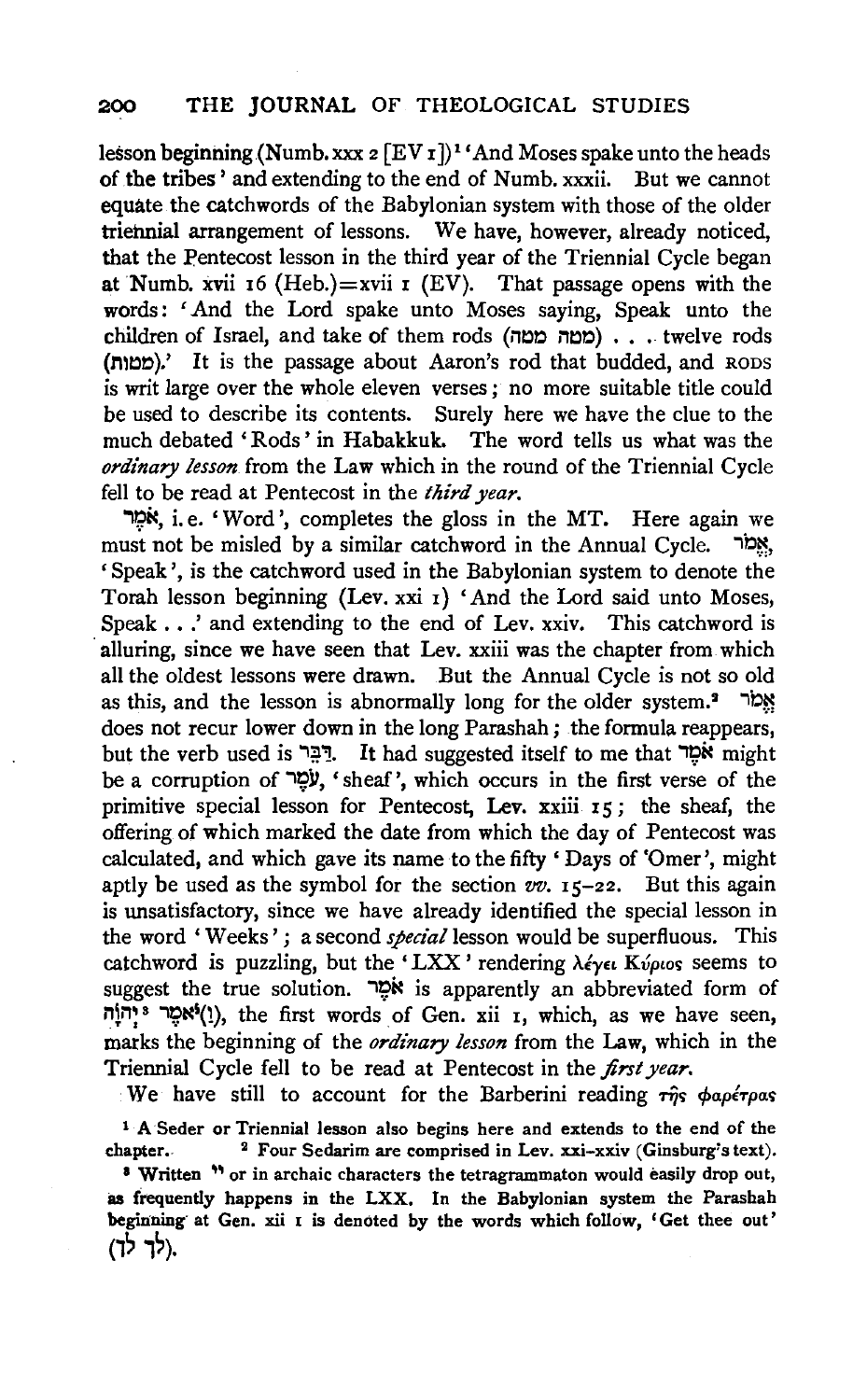*afrrov.* Now, if this were, as *prima facie* it appears to be, merely guesswork, due to the mention of ' thy bow ' in the previous line, we should expect to have 'thy quiver', not 'his' or 'its quiver'. But, retranslated into Hebrew,  $\tau$  $\hat{\eta}$ s  $\phi$ apérpas avrov is יִתְרוֹ (Job xxx II), and ; Jethro, and JETHRO is the recognized catchword in the Babylonian system for the section Ex. xviii-xx which includes the Decalogue, and the connexion of the Decalogue with Pentecost is notorious! This, the connexion of the Decalogue with Pentecost is notorious ! I have no hesitation in thinking, is the clue to the Barberini reading. The fact that the Decalogue lesson is referred to by the title which it bore in the later *annual* calendar presents no difficulty, since it appears that the Seder (or Triennial lesson) and the Parashah (or Annual lesson) were in this instance identical. In Dr Ginsburg's text,<sup>1</sup> where the Sedarim are indicated in the margin, Ex. xviii-xx forms a single Seder. The catchword JETHRO in Habakkuk in fact corroborates the evidence of the Hebrew MSS of Exodus which mark this whole section as a single Seder, and helps to remove a doubt which exists as to the point where the Pentecost lesson in the first year of the Triennial Cycle did actually begin. All are agreed that Ex. xx (the Decalogue) was read at Pentecost, and Dr Büchler<sup>2</sup> is convinced that in Palestine the lesson was restricted to that chapter. But the early Baraitha already mentioned tells us that Ex. xix (Sinai and the Theophany) was also included; a local practice of reading no more than these two chapters is attested by certain MSS which place the beginning of a new Seder at xix 6.<sup>8</sup> The evidence of Habakkuk, supported by the majority of the MSS in Exodus, shews that at a very early period the Pentecost lesson included a third chapter, viz. Ex. xviii (the visit of Jethro). It appears then that, while the extent of the Pentecost lesson in the second year of the Cycle was not rigidly fixed, it was customary in some districts to read as many as three chapters ; when the Cycle was arranged perhaps a longer than the ordinary Sabbath lesson was purposely allotted to each of the great Festivals. In JETHRO therefore we have the catchword for the . *ordinary lesson* from the Law which in the Triennial Cycle fell to be read at Pentecost in the *second year.* 

The gloss in Hab. iii 9 informs us then in the cryptic words 'WEEKS -RODS-SAID (THE LORD)', with a variant in the third place 'JETHRO', not only of the extent of the special Prophetical lesson for Pentecost,

<sup>1</sup> Pentateuchus diligenter revisus . . . , London 1908.<br><sup>2</sup> J.Q.R. v 436 note 3. The uncertainty attaching to the extent of the Pentecost lesson and the whole arrangement of lessons in Exodus in the older Cycle appears in Mr. Jacobs's art. (Trienn. Cycle) in the *Jewish Encyclopaedia*. In his diagram he makes' Jethro' (Ex. xviii-xx) the lesson for the *third Sabbath before Pentecost;* for Pentecost he gives Ex. xxvi, and in brackets  $[xx]$ . In the text he writes 'On Pentecost Ex. xix was read in the second year '.

<sup>3</sup> Ginsburg Introd. to the Massoretico-critical ed. of Heb. Bible 36.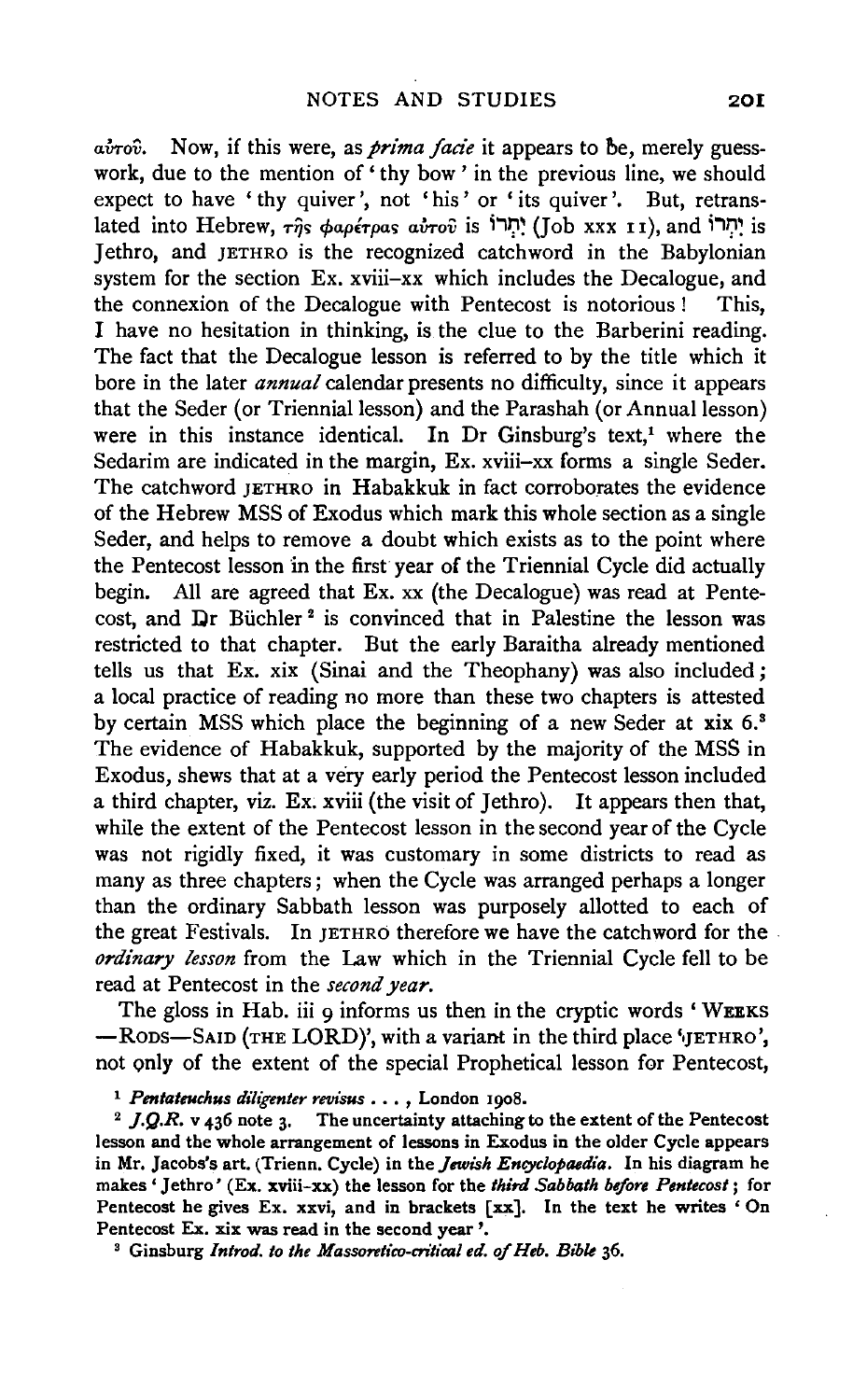#### 202 THE JOURNAL OF THEOLOGICAL STUDIES

but also of the special lesson appointed to be read from the Law on the same day, together with the ordinary lessons which were read in each of the three years of the Cycle respectively in the second century B. C.<sup>1</sup>

### (ii) Hab. iii 19 subscription (Barberini text).

There appears to be a second obscured direction with regard to the lectionary use of this chapter which has escaped detection. Rightly interpreted, as I believe, it confirms in a remarkable way the explanation already given of the note in Hab. iii 9. This rubric is concealed in the subscription to the eccentric Barberini text. As is well known, the MT, together with the Hebrew underlying the 'LXX', has at this point a subscription referring to 'the Chief Musician', connected with the use of the Psalm as a canticle. The Barberini subscription appears to have a different, i.e. a lectionary, origin.

The subscription in the three texts runs as follows:-

|  | $\mathbf{M} \mathbf{T}$                | למנצח בנגינותי.                                      |
|--|----------------------------------------|------------------------------------------------------|
|  | $\begin{pmatrix} 1 \end{pmatrix}$ = RV | For the Chief Musician, on my stringed instruments.  |
|  |                                        | $(2)$ 'LXX'  του νικήσαι έν τη ώδη αύτου.            |
|  |                                        | (3) Barberini text ταχίσας <sup>2</sup> κατεπαύσατο. |

Now it is beyond doubt that  $(z)$  is a mistaken rendering of  $(1)$ . As in the instance which we have been considering, the translator has erroneously incorporated a rubric into the poem ; this is a patent instance of this kind of transformation. That he had the MT subscription before him is established by the versions of the words 'To the Chief Musician' employed by the later Jewish translators in the Psalter. Like this translator, Aquila, Symmachus, and Theodotion interpreted  $'$  'To the Director' in the light of the meaning of גצח in later Hebrew, viz. 'conquer', their respective renderings being  $\tau\hat{\varphi}$  $ν$ ικοποιώ, έπινίκιος (or -oν) and είς τὸ νίκος.

But is  $(3)$  also merely a mistaken rendering of  $(1)$ ? So Schleusner supposes.<sup>3</sup> Dr Sinker,<sup>4</sup> the only other scholar who has, to my know-

1 For the double Torah or Prophetical lessons, as explained by the Triennial Cycle, see  $J.Q.R.$  vi 17 ff. For an instance of three Pentecost lessons from the 0. T. in a Christian lectionary, which appears to have Jewish precedent behind it, I may refer to a previous article in J. *T.S.* iv 408.

<sup>2</sup> Corrected by V to  $\kappa a\theta\eta\sigma as$  ( =  $\kappa a\theta i\sigma as$ ).

8 Writing, s.v.  $\tau a \chi i \zeta \omega$ , 'מצח' notat quoque *in cursu vincere*', while elsewhere he  $s$ suggests that *ka*-remavoa-ro may be a duplicate rendering of  $\beta$  : 'fortasse ibi  $\tau\hat{\omega}$ תַנִיחַ aut שֲנוּחַ respondet, ut legerit מַנצח.'

' *The Psalm of Habakkuk* (Cambridge 1890).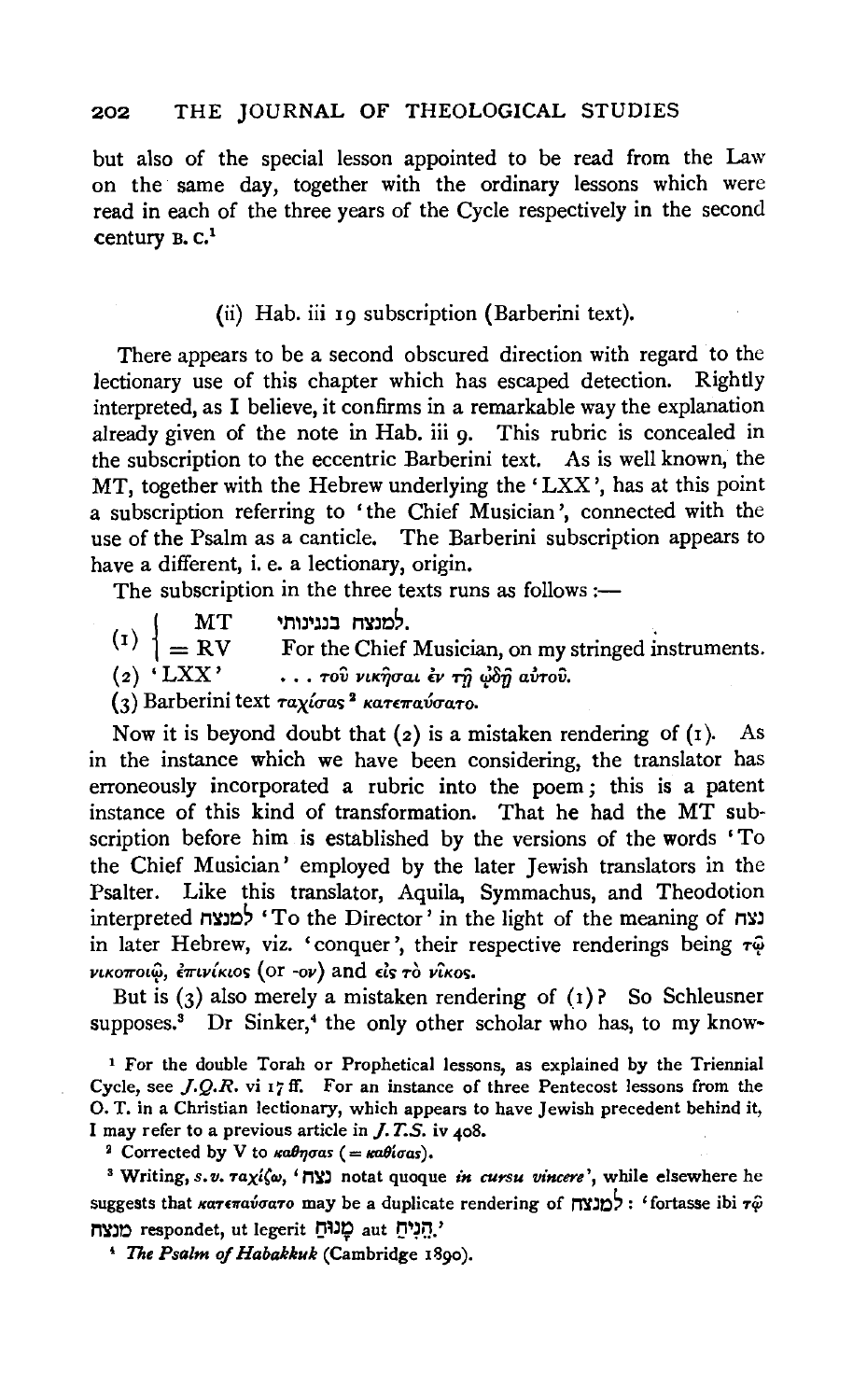ledge, attempted to explain the Barberini subscription, doubts whether the words are to be taken as representing the Hebrew however disguised. 1 I prefer', he writes, 'to consider the words to have originated as a remark appended by some scribe : the subject of the verb being the Prophet, who, his task finished, ceases.' But a remark of a glossator on the brevity of the book, taking the form ' Quickly he stopped', seems, I venture to think, somewhat unnatural and fatuous. The use of the participle is, moreover, in the manner of this translator (cf. v. 6 στας διεμέτρησεν **· · ·** *κατανοήσας εξείκασεν*). No; a Hebrew original undoubtedly underlies the words, but, and here I agree with Dr Sinker, not that of the MT. *KaTETRavoaTo* might represent some form of "נוח ('rest'), due to misreading of the last part of בנגינות the remaining Hebrew letters are too many to account for  $\tau_{\alpha\gamma}\omega_{\alpha\beta}$ .

Disregarding, therefore, the MT, we proceed to enquire what Hebrew original will most naturally explain the Barberini subscription. The other texts shew that the poem has ended, and ended appropriately, and anything further will be in the nature of a gloss or rubric. Now, apart from אָלָה, the only verb which *kateravoato* is likely to represent is n~~. and this immediately suggests that the gloss contained some reference to the Sabbath. *Tax{uas,* again, one of the rare wor4s characteristic of this translator,<sup>1</sup> being in fact a  $\tilde{a} \pi \alpha \xi \lambda \epsilon \gamma \delta \mu \epsilon \nu \sigma \nu$  in Greek literature, leaves us, nevertheless, in no doubt as to its Hebrew equivalent. The Septuagint Concordance (s. v.  $\tau_{\alpha}$ *xvv*ew and its congeners) conclusively proves that it can only stand for כזהרה or כזהרה. But מהרה 'quickly' is very easily confused with n. מהרה 'morrow'. Here then I think we have the clue. I suggest that the Hebrew note before the translator took the form

> מ) מחרת השבת)<br>i.e. יְמֻרַּח הַשַּׁבָּת) 'Morrow of the Sabbath'.

The translator read this as

 $n$ מְהֵרָה הָשָׁבָּ(י)

i. e. ' Quickly he caused to cease'.<sup>2</sup>

The object of the verb would be the enemies introduced by the translator into the previous verse<sup>3</sup> or more generally the terror  $(v, 16)$ 

<sup>1</sup> The following are not found elsewhere in the LXX : \*διαύγασμα, \*εκθάλλειν, εξεικάζεω, εξίτηλος, \*ταχίζειν, φορά. Those marked with an asterisk are unrecorded in Liddell and Scott.<br><sup>2</sup> For the mid. used transitively cf. Eur. *Hel*. 1153 and probably Job LXX xxi 34

(= 'console').<br><sup>3</sup> The curious rendering of the phrase 'high places' by 'the necks of one's

enemies' reappears, as Dr Sinker points out, in Deut. xxxiii 29.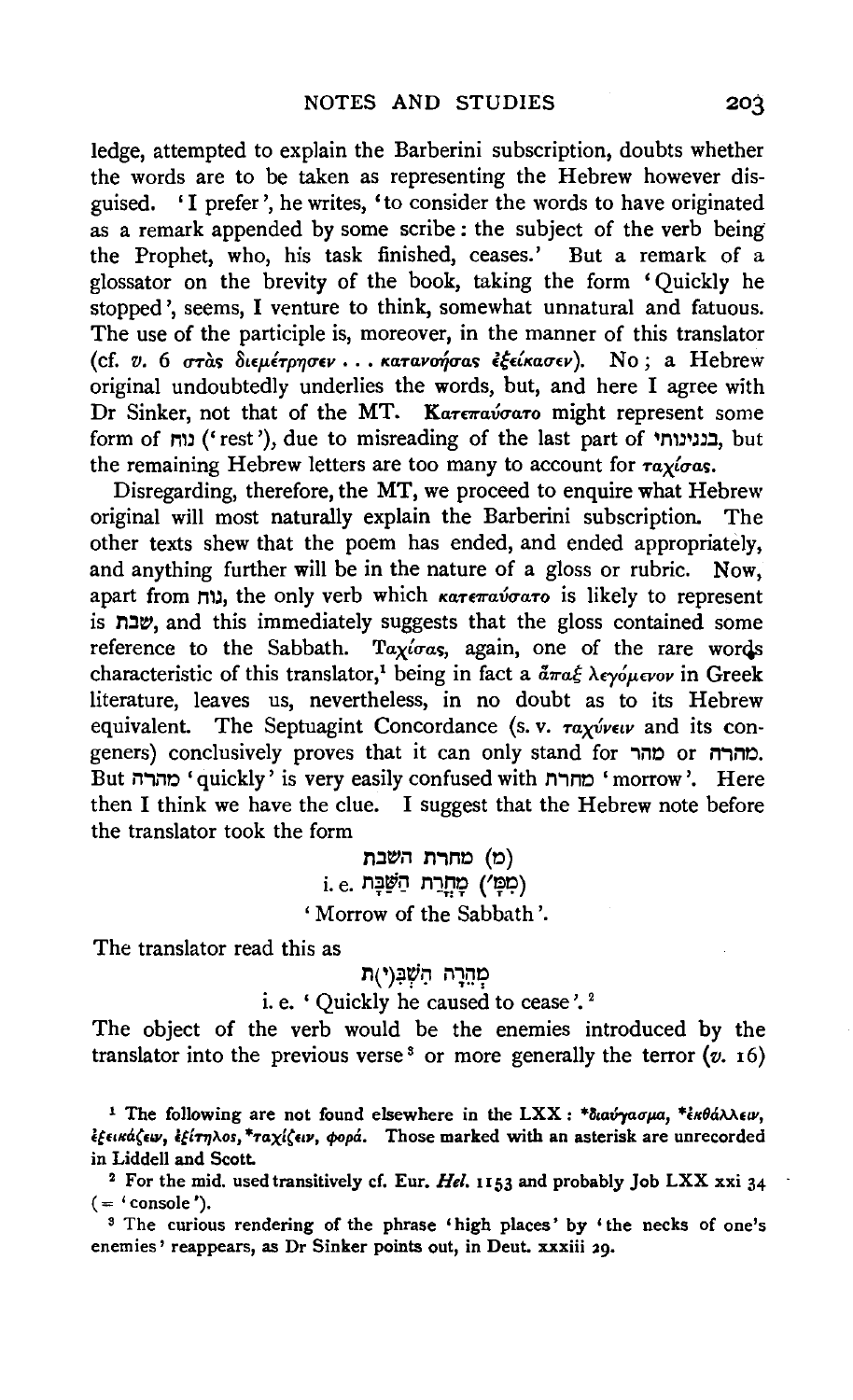which the glorious Theophany and the attendant upheaval of nature had instilled into the Prophet.

The strongest proof, to my mind, of the correctness of this restoration of the Hebrew is that it was reached by the ordinary canons of textual criticism, without forcing, and in complete ignorance of the special associations of the phrase and of the Psalm which contains it with the Feast of Weeks. I took the rubric in the first place to be an unusual mode of expressing 'For the first day of the week'. But look at it in the light of its context elsewhere and the previous lectionary note in Habakkuk. The phrase 'the morrow of the Sabbath' occurs only in the chapter of Leviticus from which we have seen that the earliest festival-lessons were drawn, and there it is used three times in connexion with the Feast of Weeks (Lev. xxiii  $I_1$ ,  $I_5$ ,  $I_6$ ). Two 'morrows of the Sabbath' are mentioned in that passage. The first figures as the occasion for the waving of the sheaf of the first-fruits at the beginning of the harvest period, but also as the point of departure for calculating the second date. A direction is given  $(v, 15)$  to count fifty days from the morrow of the first Sabbath ' even unto the morrow after the seventh Sabbath'; the latter date marked the end of the grain harvest and was observed as the Feast of Weeks. The phrase was, moreover, in consequence of the ambiguity of the Sabbath intended, one which gave rise to heated controversy, and two distinct interpretations of its meaning were given.<sup>1</sup> It was, in Dr Büchler's opinion, controversies such as this one which brought about the institution of the festival-lessons, and we may conjecture that this particular dispute occasioned the substitution of a Pentecost lesson from Deuteronomy for the older lesson from Leviticus. 'Morrow of the Sabbath' might, like 'Weeks' in *v.* g, be a mere indication of date, another name for Pentecost ; but the objections to this explanation which I stated above in connexion with 'Weeks' hold good here also. I prefer therefore to regard it as a catchword; no catchword would so readily recall the short lesson Lev. xxiii 15-22 as this notoriously controversial phrase. Once again, then, if we penetrate behind the translator's error, we are informed that the chapter is intended for use, and we need now have no hesitation in saying, for lectionary use, at Pentecost. The new elements in this second rubric are  $(i)$  that apparently the Habakkuk lesson embraces the whole chapter, and (2} that for the first time we have a mention, in this Barberini text, of the *primitive special lesson* from the Law appointed to be read at Pentecost.

1 Schilrer H. j. P. ii 2. 37, Hastings D. B. iii 740 f, *].* Q. R. v 425.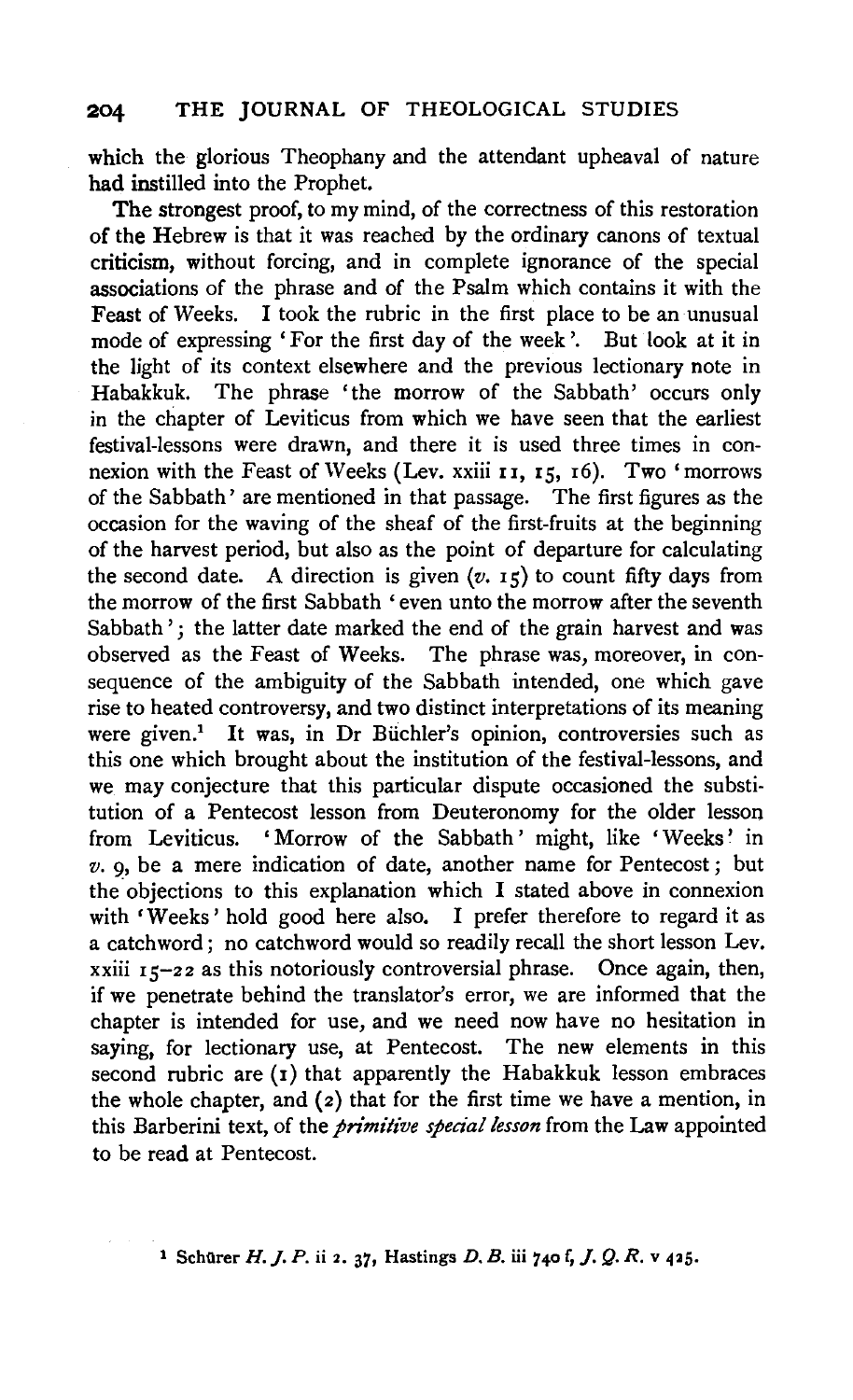(iii) Hab. iii 3: the first 'Selah '.

 $\cdot$   $\cdot$   $\cdot$   $\cdot$ 

םלה

*8uitf!a.Ap.a* 

 $\mu$ εταβολή διαψάλματος

- (r) MT
- (2) LXX (many MSS omit)
- (3) Barberini text (62-86-147)

We have found indications of the existence of two pre-Christian Pentecost lessons taken from Hab. iii, one comprising the whole chapter, the other limited to its first half. But this is not all ; the Barberini text has apparently preserved in a disguised form an indication of a still shorter lesson. There is nothing surprising in this ; it is, in fact, only what we should expect. The history of the extension of the Haphtarah from a single verse to several verses makes it *a priori*  probable that the eight-verse lesson was preceded by a still briefer There are, moreover, several reasons for seeking the close of the primitive lesson in the middle of  $v$ .  $3$ . The first Selah occurs at that point, and we have already found that the position of the second Selah coincides with the close of a lesson. The curious conflation of the two Greek texts ceases at the same point. Lastly, the word  $\mu$ <sub>era</sub> $\beta$ o $\lambda$ <sub>2</sub> in the Barberini text requires explanation.

Mεταβολή διαψάλματος may, on the one hand, be a mere periphrasis for Selah, or  $\mu \epsilon \tau a \beta o \lambda \eta$  may represent a second Hebrew word. Two facts have here to be considered: (*τ*) Patristic explanations of διάψαλμα, (2) the Barberini use of periphrasis. (r) Among other explanations of  $διαψαλμα$  there occurs in three Patristic passages,<sup>1</sup> from whence it is copied by the old Lexicographers, the definition  $\mu \epsilon \lambda_{\text{ovs}}$   $\mu \epsilon \tau_{\alpha} \beta_{\text{ovh}}$  (or  $\partial \alpha \lambda \partial \alpha$ <sub>γή</sub>). The earliest of these passages<sup>2</sup> is attributed to Hippolytus, but appears really to emanate from Origen. *Prima facie*, the writer seems to be giving expression to his own conjectures, not repeating an older tradition. Were this so, there might be *some* reason for regarding the Barberini text of Hab. as not earlier than the third century A.D. But there is at least one trace of the Barberini text in Irenaeus,<sup>3</sup> and

<sup>1</sup> Theodoret (Migne P. G. 80. 864), Origen (P. G. 12. 1057 = ed. Lommatzsch, xi 355 f), and pseudo-Hippolytus (P. G. 10. 720).

 $2$  The following is the text in Migne (P. G. 10. 720), the bracketed words being added from the longer and apparently glossed text in the Berlin edition of Hippolytus (I ii 142): 'Επεί δε εύρομεν παρά τοιs εβδομήκοντα καί Θεοδοτίωνι καί Συμμάχω ~,.; *TtvCtJv KEip<vov lv* p~urp *!f;a.JI.pwv ovK l.'A.l-yCtJv Tll* • *'6<1»f;a'A.pa* ', *luToxaudp<9a* ~1I'OTE  $\hat{v}$ πεσήμαναν οl θέντες αὐτὸ ῥυθμοῦ τινος ἣ μέλους [ <del>ἦ</del> μέρους] μεταβολὴν γεγονέναι κατὰ  $\tau$ ovs τόπουs [ή *κρουμάτων ανακωχήν*, ή και εποχήν του αγίου πνεύματοs μάλιστα, ή, ώs *ἄλλοs φησὶ τῶν εξηγημένων, ἀπὸ νοήματοs είs νόημα μεταβολήν,] ή και τρόπου διδασκαλίαs Els ET<pov Tp011'011* 1j *IJ•avolas* 1j (Berlin ed. Kal) *livvap.ECIIS 'A.o-yov ovci'A.'A.a-yp.a..* 

<sup>3</sup> • Deus ab Africo (= Barb.  $d\pi \partial \lambda_i \beta_i \delta s$ : LXX  $\partial \kappa \partial \alpha_i \mu_i \delta \nu$ ) veniet, et sanctus de monte Effrem,' iii 20. 4 (Stieren). These words come from the 'conflate' portion; there is no other authority for 'E $\phi \rho a/\mu$ ; the rest of the quotation follows LXX. Cf. p. 192.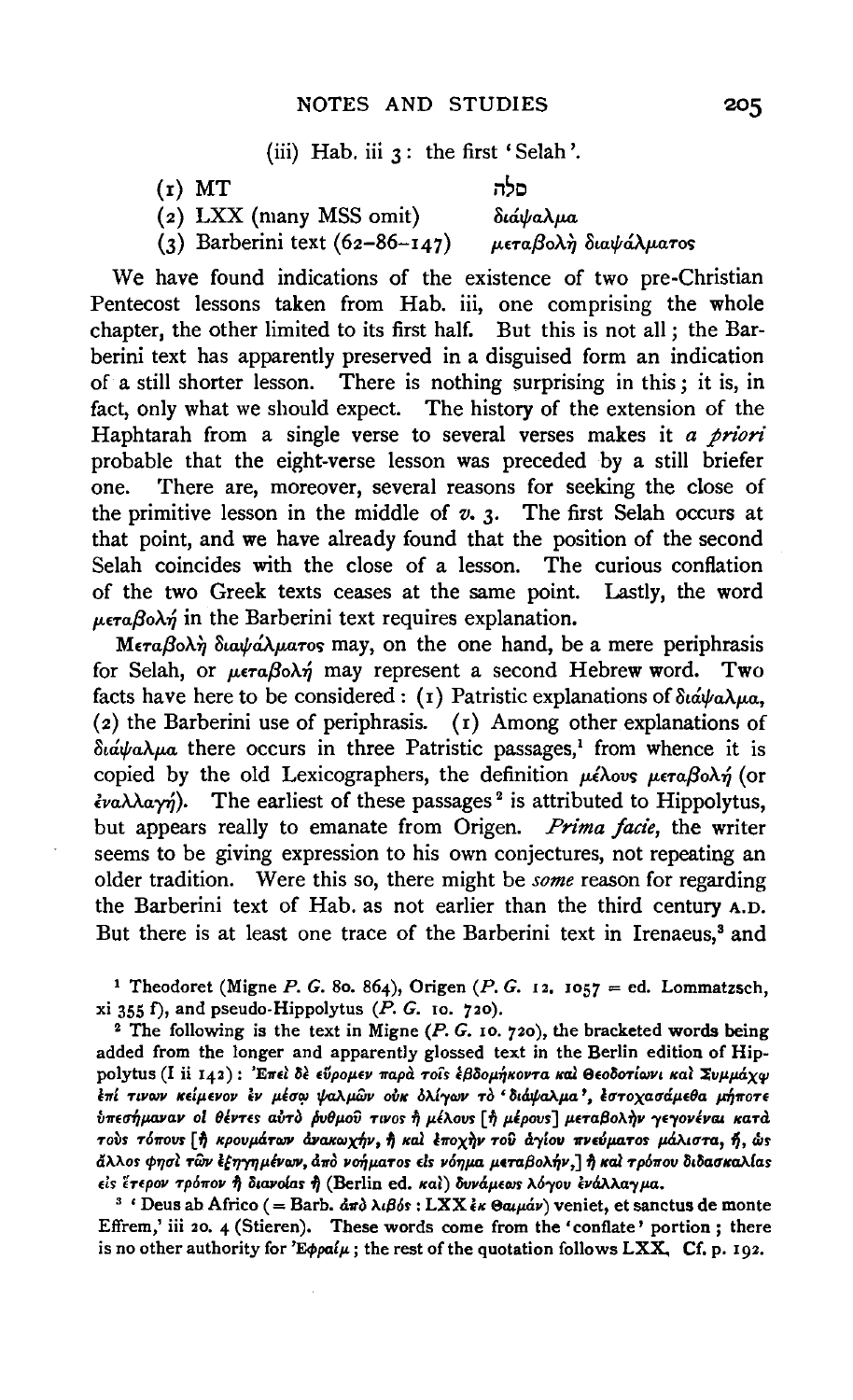we are not justified in assuming that Origen (if it is he) had no older tradition behind him. The commentator seems to have no doubt that διάψαλμα refers to some kind of 'change' (μεταβολή, ενάλλαγμα) ; his own speculations apparently concern only the particular kind of change intended. It is quite possible, then, that the explanation of  $\delta u$ .  $\psi$ a $\lambda$ μα as a μεταβολή is ultimately derived from the Barberini text in Habakkuk. (2) The Barberini translator is periphrastic and occasionally uses two or more Greek words to render a single Hebrew word (e.g. *v.* 3 *την εύπρέπειαν της δόξης αύτου = 1117, v. 11 το φέγγος της σελήνης =* n,1) ; but in these cases the second word is a synonym of, or contains an idea naturally suggested by, the primary word. Me $\tau_a\beta_o\lambda\eta$   $\delta_a\psi_a\lambda$ *p.aToc;* seems to stand on rather a different footing ; each word has a fullness of meaning of its own. That the words are a rendering of two Hebrew words is also suggested by the only parallel Biblical use of an oblique case of διάψαλμα: *ώδη διαψάλματος* = *vidin v* ix 17.

. It is probable, therefore, that Selah in the Hebrew original of the Barberini translator was preceded<sup>1</sup> by another word, which our previous experience gives ground for thinking will prove to be a catchword. Can it be accidental that in one of the only two occurrences of  $\mu \epsilon \tau a \beta o \lambda \gamma$ . in the translated books of the LXX (Is. xxx 32) εκ μεταβολής rather strangely<sup>2</sup> corresponds to a Hebrew תנופה, and that תוופה, is the technical name for the 'wave offering' mentioned in the first verse of the primitive Pentecost lesson in Leviticus (xxiii  $15$ )? The Barberini text has other renderings in common with the LXX of Isaiah, and, though I cannot speak with quite the same confidence as in the previous instance, I have on the whole little hesitation in equating  $\mu$ era $\beta$ o $\lambda \eta$  with the catchword wAVE OFFERING. The Barberini text in that case informs us of the extent of the *primitive Pentecost lesson from Habakkuk*, and once again refers us to the primitive Pentecost lesson from Leviticus xxiii, this time, however, by a different catchword. The translator combined the two Hebrew words and doubtless used  $\mu \epsilon \tau a \beta o \lambda \dot{\eta}$  in its musical sense of a change of tone or key.<sup>8</sup>

<sup>1</sup> Or replaced:  $\delta_0 a \psi d\lambda \mu a \tau$ os may be due to conflation with the ' LXX ' text.

2 Confusion with il)£) 'to turn ' may be the explanation : or is Aramaic (some derivative of מגא 'two') responsible, as elsewhere in the Greek Isaiah?

<sup>3</sup> See the definition quoted in Stephanus s. v. :  $\eta$   $\mu\lambda\nu\gamma d\rho$   $\mu\epsilon\tau a\beta o\lambda\eta$   $\delta\sigma\tau\iota\nu$  *if*  $\delta\mu o \acute{i} o \nu$  $\tau$ óvov eis dvó $\mu$ otov  $\mu \epsilon \tau$ á $\beta$ aots. There is a further obvious gloss just before this 'Selah' in LXX and in cod. V in the form of a doublet,  $\kappa a \tau a \sigma \kappa i \sigma v$  3a $\sigma \epsilon$ os (- $\omega s$ ). These are not, however, catchwords, but, as Dr Sinker points out, renderings of ' Seir ', a *var. lect.* for' Paran' and probably the true reading; Paran has come from the parallel passage in Deuteronomy.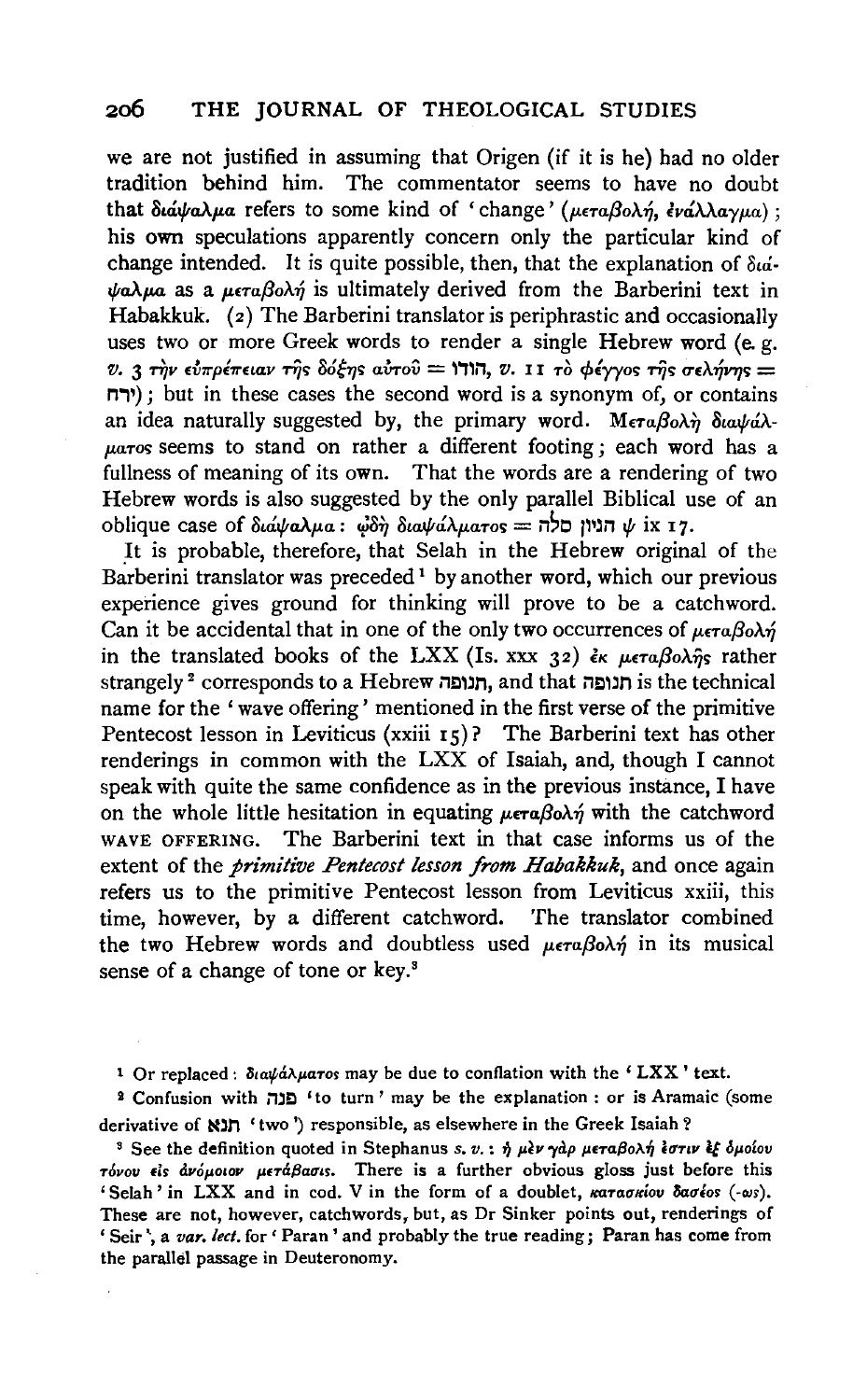Let us now put together the rubrics, lectionary and musical, which have become attached to Hab. iii, and attempt to trace out some of the consequences which follow from the discovery of what appears to be the true nature of the former. We have  $:$   $-$ 

Superscription.-A prayer of Habakkuk the prophet upon Shigionoth.

|                    | <b>SPECIAL LESSON</b>                                                         |                                                | <b>CYCLE LESSONS</b>                                                                                                                                      | <b>CANTICLE</b>                                                                 |
|--------------------|-------------------------------------------------------------------------------|------------------------------------------------|-----------------------------------------------------------------------------------------------------------------------------------------------------------|---------------------------------------------------------------------------------|
| v.3                | WAVE OFFERING <sup>1</sup><br>(Lev. xxiii 15 : Primi-<br>tive $S.L.$ )        |                                                |                                                                                                                                                           | $+$ Selah <sup>3</sup>                                                          |
| v.9                | SEVEN WEEKS<br>(Deut. xvi 9: Later)<br>S.L.                                   | + Rops<br>(Numb. xvii<br>$16(1):$ 3rd<br>year) | $+$ <sup>3</sup> SAID [JAHWE] <sup>3</sup>   + Selah <sup>4</sup><br>(Gen. xii 1: 1st<br>year)<br>or<br>JETHRO <sup>1</sup><br>(Ex. xviii r:<br>2nd year) |                                                                                 |
| $v.$ 13            |                                                                               |                                                |                                                                                                                                                           | Selah <sup>5</sup>                                                              |
| $v.$ IQ<br>Subscr. | MORROW OF<br>THE<br>$S$ ABBATH $^1$<br>(Lev. xxiii 15 : Primi-<br>tive $S.L.$ |                                                |                                                                                                                                                           | or $ $ For the direc-<br>tor on<br>my<br>stringed in-<br>struments <sup>3</sup> |

The nature and origin of the catchwords for the special lessons can hardly be doubted when one reads the first verse of the primitive Pentecost lesson from the Law, and of that which not long afterwards replaced it  $:=$ 

Lev. xxiii 15 'And ye shall count unto you from the *morrow of the Sabbath,* from the day that ye brought the sheaf of the *wave offiring;*  seven Sabbaths shall there be complete'.

Deut. xvi 9 *'Seven weeks* shalt thou number unto thee : from the time thou beginnest to put the sickle to the standing corn shalt thou begin to number *seven weeks'.* 

<sup>1</sup> In Barberini text only. <sup>2</sup> Many MSS of LXX omit, also  $V^{txt}$ .

<sup>8</sup> Not in Barberini text. <sup>4</sup> Many MSS of LXX omit, also V-147.<br><sup>6</sup> Many MSS of LXX omit, or contain a Hexaplaric rendering : 62-86-147 also omit. The line preceding this 'Selah ', which runs in the RV • Laying bare (ערות) the foundation even unto the neck' is undoubtedly corrupt and probably a gloss. It is curious that the line preceding the catchwords in *v.* 9, which is not free from difficulty, also begins with the word 'bareness' (עריה). It is conceivable that the two lines were originally rubrics indicating a variety of local practice in different *cities* as to the length of the lesson ; some districts ended the lesson at *v.* 8, some at *v.* 13. Compare the allusion in the Mishna *(Meg., admit.)* to a variety of lectionary practice, concerning the day on which the book of Esther was read, as between 'towns which have been surrounded by a wall since the days of Joshua ' on the one hand and 'great cities (עיירות) and villages' on the other.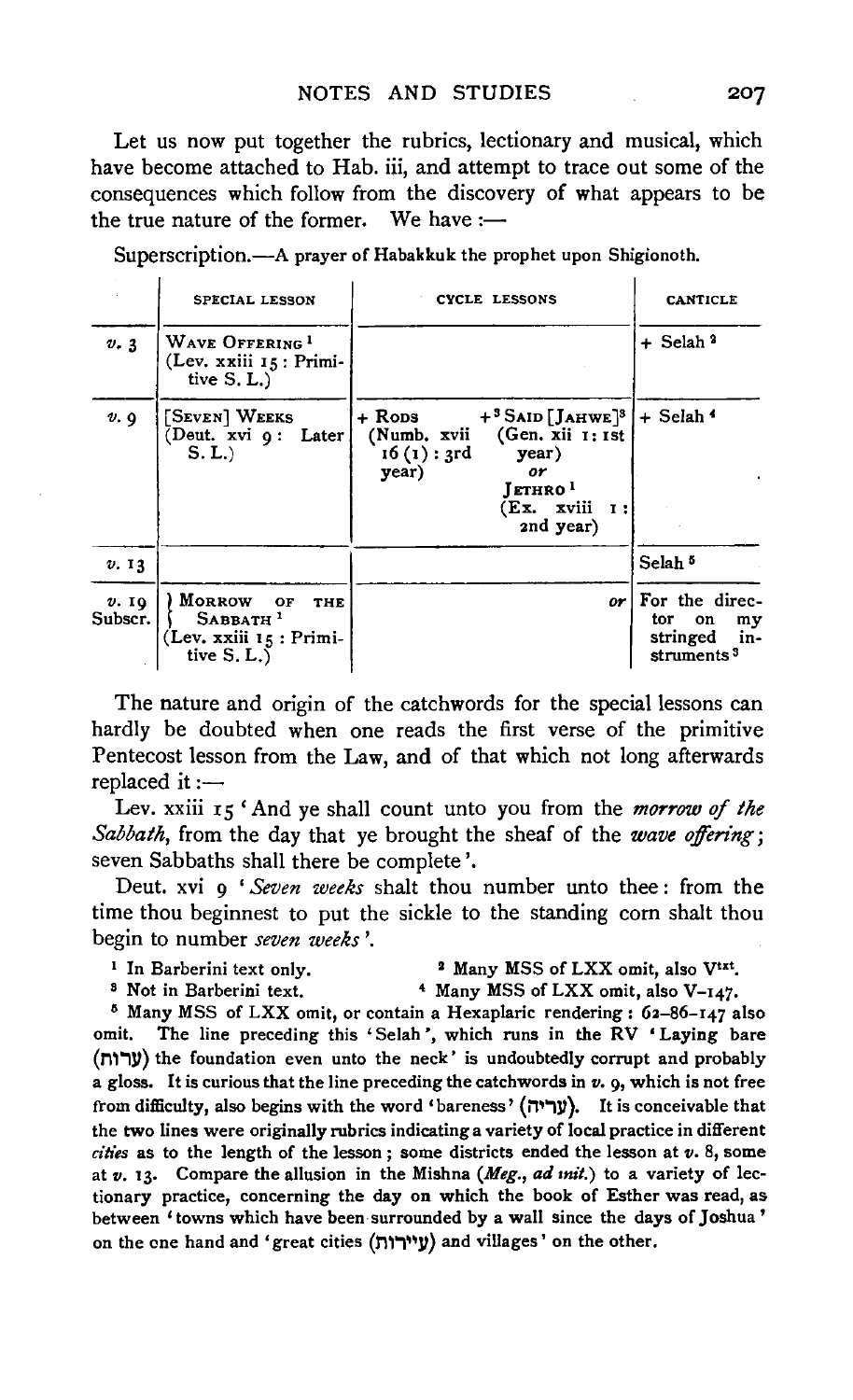#### 208 THE JOURNAL OF THEOLOGICAL STUDIES

The lectionary notes illustrate in a remarkable way the gradual *extension* of *the Haphtarah* which we know from external evidence actually to have taken place. As Dr Biichler writes, ' the Haftaras were extended in a similar manner to that adopted in the enlargement of the Pentateuch portions, first to three verses, then to ten, finally reaching twenty-one  $(I.$  Megilla iv  $2$ ;  $B.$  Meg.  $23a$ <sup>'</sup>;  $\lq$ 'R. Jochanan ... never allowed more than ten verses to be recited at a time, even if the subject did not cease there'; another Talmudic passage mentions three, five, and seven verses.<sup>1</sup> Excluding the title, which was naturally not read, the ancient lessons which we have found in Habakkuk contain respectively  $I_2^1$ ,  $7_2^1$ , and 18 of the modern verses. Allowing for some difference between the old Pesukim and the modern verses, these lessons curiously approximate in length to the Rabbinical standards. A Bodleian MS of the eighth century gives us yet another variety in the length of the Habakkuk lesson, which here consists of four verses (Hab. iii  $2-5$ ).<sup>2</sup> These differences as to the exact point where the lesson ended doubtless reflect local or temporal variety of practice. The beginning of the lesson was clearly indicated-in the Psalm of Habakkuk by the title ; there was originally no corresponding indication of its close, and the amount read was left to some extent to the discretion of individual readers or synagogues. To quote Dr Biichler once more : 'The reading was made out of the prophetical book itself. Now, in order that the creative should hit upon the suitable passage without much search, the commencement of an Haftara for a Sabbath Seder must have been marked on the margin.<sup>3</sup> Since, then, the initial verses were so exactly described, there was no room for difference of opinion on this score.... The end of the prophet portion, however, was never given, hence arose numerous variations; some persons preferring to recite one verse, others two, ten, and twenty-one.'<sup>4</sup> In the light of the new evidence this statement requires slight modification. The Habakkuk evidence fully corroborates the statement that the beginning of the lesson was fixed and the end variable ; but it appears that its conclusion did gradually come to be marked on the synagogue rolls, though at different points in different districts, and that the reference to the Torah Seder was placed not at the beginning but at the end.

It is not likely that a Psalm which has had such a long liturgical history has escaped *interpolations* of *a more substantial kind* than the addition of rubrics. The most natural place for such additions is at the beginning and the end, and in both places there are passages which

<sup>&</sup>lt;sup>1</sup> *J. Q. R.* vi 14 f. <sup>2</sup> *Ib.* 38 ff.

<sup>&</sup>lt;sup>3</sup> ' Sometimes with the name of the Torah Seder', Dr Buchler adds in the text.

<sup>&#</sup>x27; *lb.* 48 n.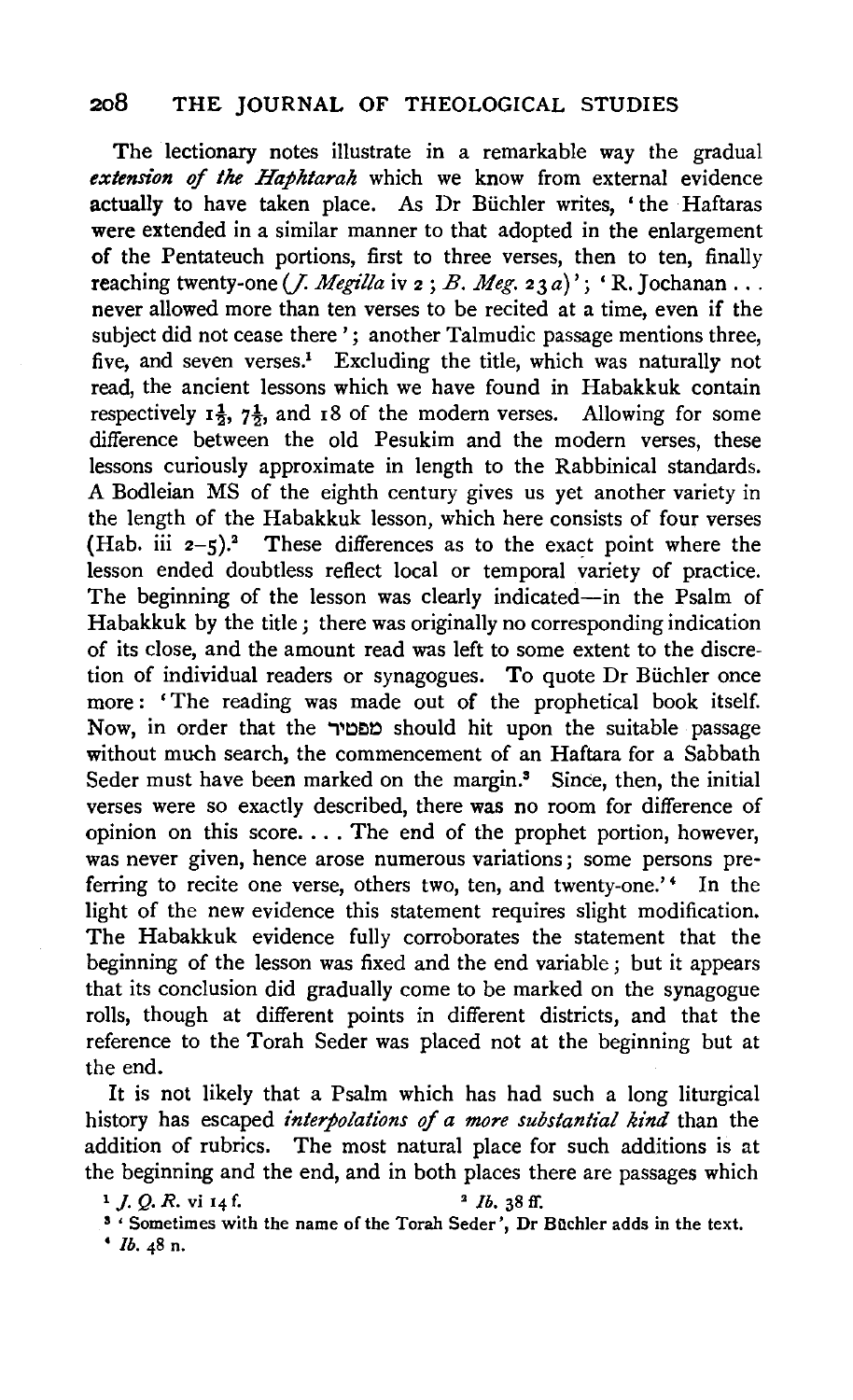have been suspected of forming no part of the original poem. Duhm has suggested that they were inserted when the Psalm was adapted for use as a canticle ; there is reason for thinking that they may owe their origin rather to its lectionary use. It has often been remarked that the last three verses  $(17-19)$  are incongruous with the rest of the poem.1 The gist of them is 'Though the harvest and the flocks and herds have failed, yet I will rejoice in the Lord'. Clearly a very appropriate addition to a lesson for a harvest-festival. But its appropriateness becomes still greater when the verses are brought into con-<br>nexion with another feature in the Pentecost service. In addition nexion with another feature in the Pentecost service. to the other Torah lessons it was customary at Pentecost to read ' the curses' from Lev. xxvi, an institution which appears to go back to the time when the old Festival lessons were introduced.<sup>2</sup> Surely the fact that a passage like Lev. xxvi 20 'For your land shall not yield her increase, neither shall the trees of the land yield their fruit'<sup>3</sup> had been read in another part of the Pentecost service accounts for the amplification of the Haphtarah by the words 'For though the fig-tree shall not blossom, neither shall fruit be in the vines ; the labour of the olive shall fail, and the fields shall yield no meat'. The lesson was at the same time brought up to the maximum lectionary length and was made to end with good tidings, ' He will make me to walk upon mine high places'.' At the opening of the Psalm the words ' In wrath remember mercy'  $(v, z)$ , the only words which justify the description of the poem in the title as a 'prayer ', have also been recognized to be a liturgical insertion. This addition, again, is probably to be accounted for by the reading of 'the curses', which are followed by a double assurance that God will remember His covenant (Lev. xxvi 42, 45). A suggestion may be added as to the origin of this reading of the curses. Dr Biichler regards them as a sort of natural pendant to the Decalogue.5 May not the association of curses with Pentecost have originated in the fact that the words Shabuoth, 'Weeks', and Shebuoth, 'Oaths' or 'Curses', are practically identical? We see the association of ideas in a passage like

<sup>1</sup> Hymnologists have recognized their distinct character. 'The closing verses have been tom from the rest to form the essence of a large number of hymns in many languages' (G. A. Smith). 'What though no flowers the fig-tree clothe, | Though vines their fruit deny . . .' and 'Though vine nor fig-tree neither | Their wonted fruit shall bear  $\ldots$  ' (a stanza in a hymn by W. Cowper) are two instances.<br><sup>2</sup> 'A Boraitha (B. Meg. 31 b) says that Ezra enacted that the curses in Lev. xxvi

<sup>3</sup> Cf. the curses in Deut. xxviii 18, 39 f ('thine olive shall cast *its fruit'*).

' The custom of making the Haphtarah open and end with good tidings lacks, however, very early authority: *J. Q. R.* vi 15.<br><sup>5</sup> *Ib.* **v** 44<sup>1</sup>.

VOL. XII. P

and Deut. xxviii should be read respectively before Shebuoth and Rosh Hashana': ]. Q. *R.* V 440 ff.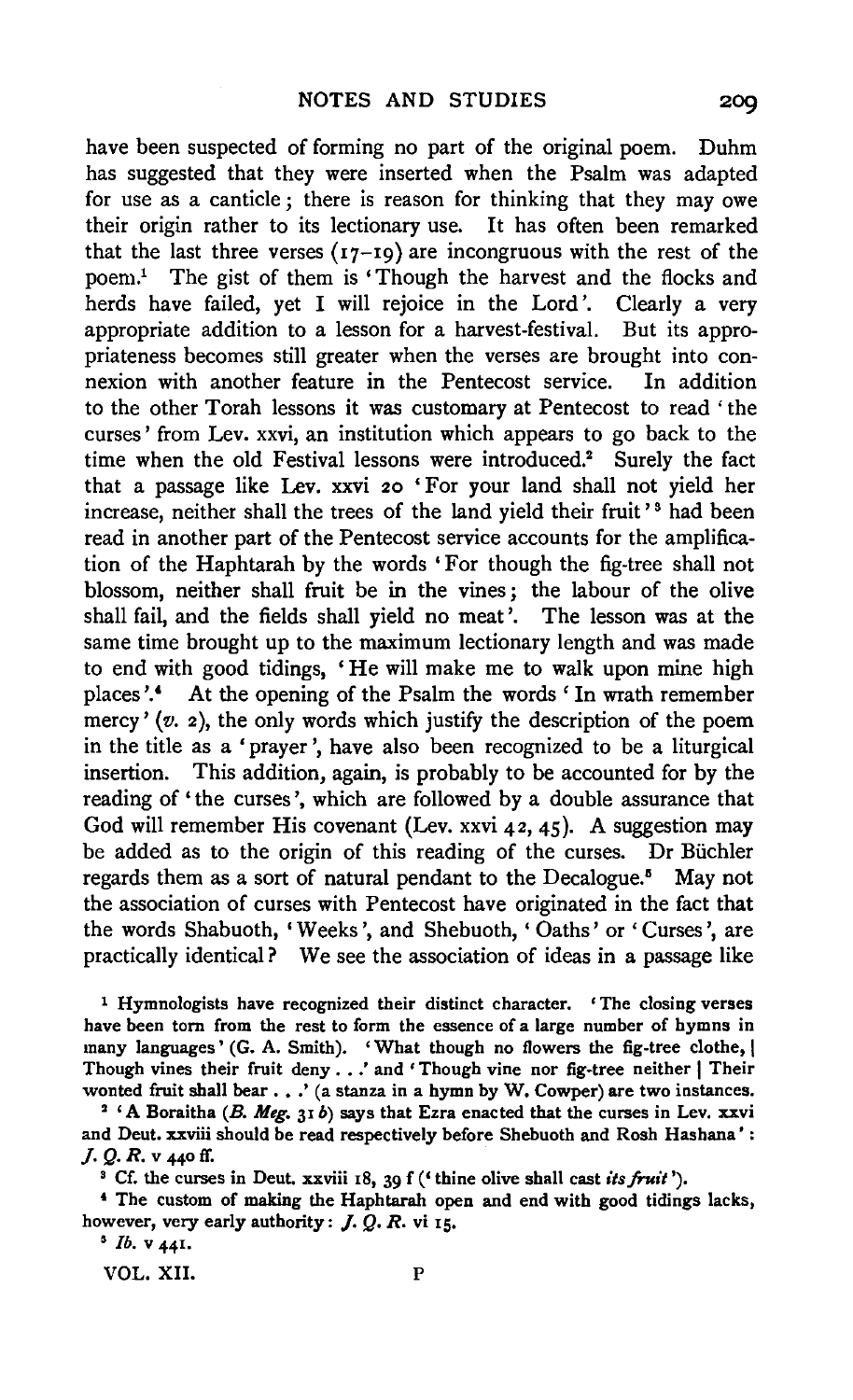Jubilees xxii **1** 'Isaac and Ishmael came from the Well of the Oath to celebrate the Feast of Weeks', and it has been suggested<sup>1</sup> that one reason for the Rabbinical substitution of a new name for the festival, Mj~, may have been to avoid confusion between 'Weeks' and 'Oaths'.

What is the origin of the peculiar *Barberini text?* We have seen that this Greek version preserves under a disguise no less than three lectionary notes, and that the two which are peculiar to it refer to the *primitive* Torah lesson for Pentecost. The accumulation of these notes leaves little doubt that the Hebrew original from which the version was made was a synagogue roll, while their nature indicates that the roll was a very ancient one. The roll was used for lectionary, not for singing, purposes. It did not contain the subscription 'To the Chief Musician'; owing to the conflation of texts in the opening verses we cannot say what title, if any, stood at its head; it probably had no 'Selah' in verses 9 and 13, and, were it not for  $\mu$ *eraβoλή διαψάλματος* in verse 3, it might be held that it contained no musical notes whatever; even in the last phrase the second word. *may* have come in from the LXX text. The fact that the parent Hebrew text was a synagogue roll affords some ground for thinking that the version itself may owe its origin to the public reading of the Scriptures. My belief, which I state for what it may be worth, is that it represents a version made for lectionary use at Pentecost, before the Minor Prophets were translated as a whole. I have suggested elsewhere<sup>2</sup> that the germ or nucleus of the Greek versions of some of the Prophets may have been translations of short passages selected as lessons for festivals, and I have given an instance in Ezekiel where the LXX version of an early Christian Pentecost lesson (Ez. xxxvi  $24-38$ ), the lectionary use of which was inherited from Judaism, is clearly marked off from its context by peculiarities of style. In that instance the translators of Ezekiel and the Twelve (for In that instance the translators of Ezekiel and the Twelve (for the Greek version of the whole group is unquestionably the production of the same time and school) appear to have incorporated the older version of these fifteen verses. In Habakkuk, on the contrary, they were either unaware of the pre-existent lectionary version or they rejected it as inadequate. The LXX version naturally threw the older version into the background ; but the latter apparently continued to be used locally for lectionary purposes and has thus, by some strange fortune, survived in a few MSS. If this conjecture as to its origin be correct, it is curious that the translator failed to recognize the nature of the Pentecostal rubrics which he included in the poem. It is noteworthy. that the two instances discovered of Greek versions seemingly produced for synagogue use occur in the portions of Scripture (Ezekiel and the Minor

<sup>1</sup>*Jewish Encycl.,* art. Pentecost.

• J. *T. S.* iv 407 f, *Gramm. of 0. T. in Greek* I I f.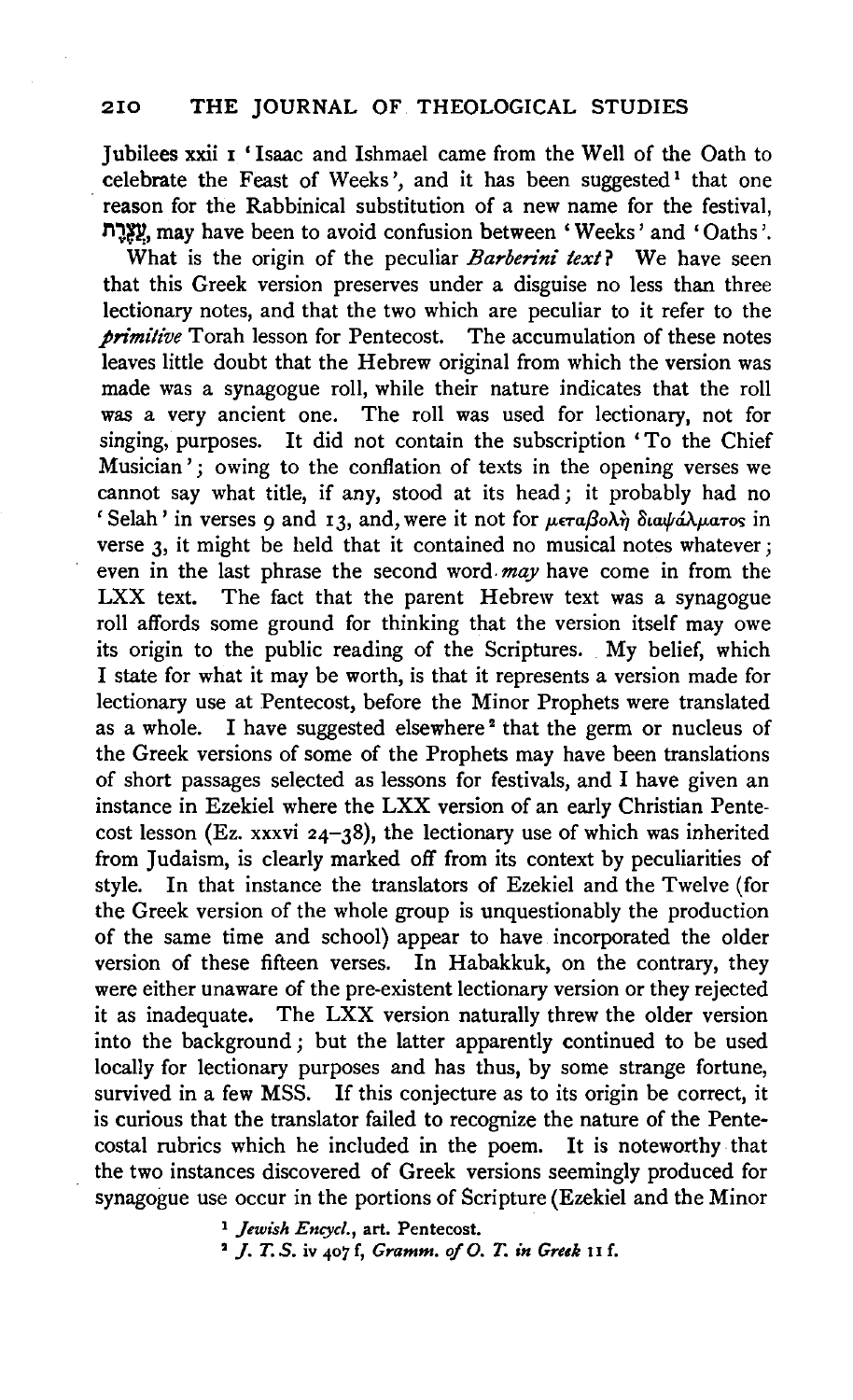Prophets) from which we have seen that the earliest Prophetical lessons were drawn.<sup>1</sup>

There remains the further question: What bearing have these old lectionary notes on the *authenticity of Hab. iii* ? Is it an integral portion of the Prophetical book ? Without going into the whole question of authenticity I will confine my remarks to the narrower question : Did the use of the chapter as a canticle precede its use as a lesson? For the case against the authenticity turns largely on this point. It has been argued from the presence of *two* titles, in the superscription and the colophon, that the chapter originally stood in some minor Psalter, from which, on account of the mention of Habakkuk in the superscription, it was afterwards transferred to the prophetical book ; the second title is, it is said, in reality the title to the *next* Psalm immediately following the Prayer of Habakkuk in the minor Psalter, which was inadvertently carried over to the prophetical book when the transfer was made.<sup>3</sup> The force of this suggestion is considerably weakened by the discovery that the lectionary notes also stand at the *end* of the passages to which they relate. Moreover, good reasons have been shewn 8 for believing that the notes in the Psalter ' To the Chief Musician' relate in many, if not in all, cases. to the Psalms which *precede* them. It appears then that, if any transfer from Psalter to Prophecy took place, it is the superscription which is the intruder. But probably there was no transfer. It seems more likely, as Prof. Duhm has suggested, that the Chief Musician, at a time when the Temple music was being actively organized and collections of songs were few, used such material as came to hand, and in this case attached his musical notes to the Psalm where he found it, namely in the book of the Prophet. For the oldest Greek version shews us that the chapter was already read as a lesson before 150 B.c., and tells us of a shorter and a longer lesson. Time must be allowed for this growth

<sup>1</sup> An indication of the influence of the lectionary use on the Greek itself may perhaps be traced in the quaint renderings 'At his feet shall follow the largest of the birds'  $(v, 5)$  and 'In the midst of two living creatures shalt thou be known' *(v.* 2); the latter occurs in both texts in the' conflate' portion, but must surely be due to the same translator as the former. The two living creatures in the mind of the translator were doubtless, as Dr Sinker has suggested, the cherubim overshadowing the mercy seat (cf. Ex. xxv 21 LXX). But he may also have been influenced in both passages by the recollection of the four living creatures beneath the throne, one of whose faces was that of an eagle, in Ez. i; that chapter, as we have seen, was another primitive Pentecost lesson.<br><sup>2</sup> I was not aware in offering this suggestion (in *J. T. S. x*i 530 n. 2; where 'the

Psalter' should be 'a Psalter') that it had already been made by Dr Nestle in Z. A. *T. W.,* rgoo, 167.

s J. W. Thirtle *The Titles* of *the Psalms* ed. 2, 1905.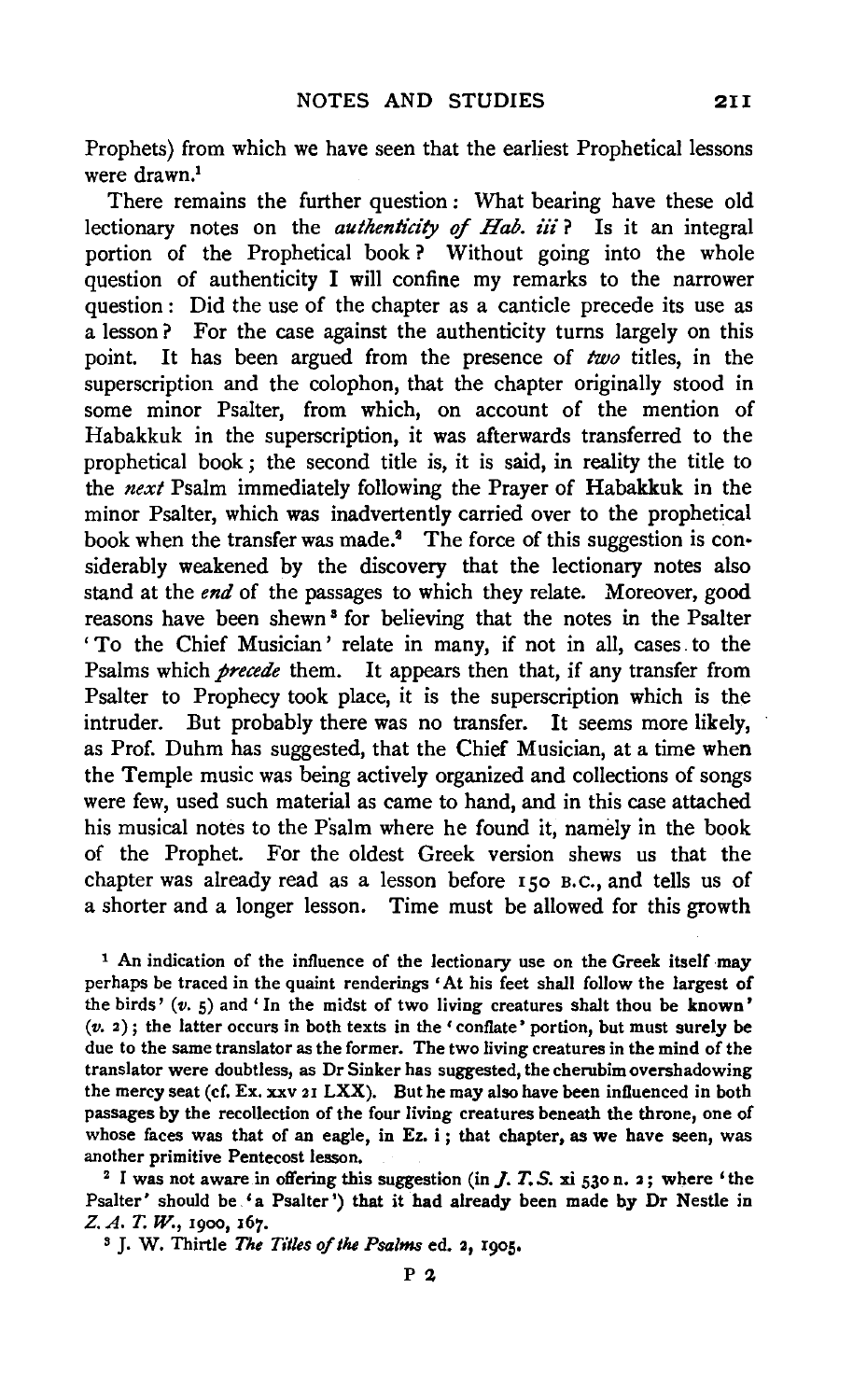of the Haphtarah, so that the Habakkuk lesson is carried back into the third century B.c. If we accept Dr Briggs's date for the Chief Musician (about  $250$  B.C.), it seems incredible that a lesson for one of the chief festivals should have been drawn from a chapter which had so recently become attached to the Prophetical collection. This is the principal argument for giving the lesson priority in time over the canticle; but other facts point in the same direction. The lectionary catchwords in both  $v \cdot 3$  and  $v \cdot 9$  *precede* the Selah; the lengths of the three lessons approximate to what we know to have been normal lectionary lengths ; the Barberini text lacks the musical colophon, and probably contained not more than one Selah, if it contained any at all.

On the basis of the available data I submit the following very tentative reconstruction of the *liturgical history of the Psalm.* 

(i) Whatever its ultimate origin, the bulk of Hab. iii formed an integral portion of the prophetical book in 300 B. c.

(ii) A lesson was read from it at Pentecost early in the third century  $B.C.<sup>1</sup>$  The primitive lesson consisted of not more than one or one and a half of our verses, and was read as the sequel to the primitive Torah lesson from Lev. xxiii. Later in the century the special Torah lesson was replaced by the corresponding passage in Deut. xvi; the reading of a second Torah lesson, the ordinary calendar lesson of the Triennial Cycle, had now become usual. The lesson from Habakkuk was at about the same time extended to seven and a half of our verses. This was for long the normal length of the Habakkuk lesson ; the gloss indicating this stopping-point is imbedded in all the texts.

(iii) About the middle of the third century the ' Director' adapted the Psalm for use as a canticle, adding to the chapter in the prophetical book the Selahs and the colophon with a reference to himself. These musical notes did not find their way into all copies.

(iv) The superscription (iii  $r$ ) was added at the same time or soon after, and marked the beginning of both Lesson and Canticle. The opening and close of the Psalm also appear to have received some amplification or adaptation to the Pentecost ritual.

(v) The text which found its way into Egypt about 200 B. c. contained the two lectionary rubrics at *vv.* 3 and 9, and perhaps the first Selah, but no further musical notes. The Egyptian Jews did not follow Palestinian practice, but read the whole Psalm as a lesson. On the

<sup>1</sup> See Dr H. E. Ryle *Canon of O. T.* 116 'Probably, therefore, during the third century B. c., the lesson from the Prophets (the *Haphtarah)* was added by the scribes to the lesson from the Law . . . It is . . . probable that the adoption of a lesson from "the Prophets" corresponded with the period of their admission into the Canon': cf. 108.